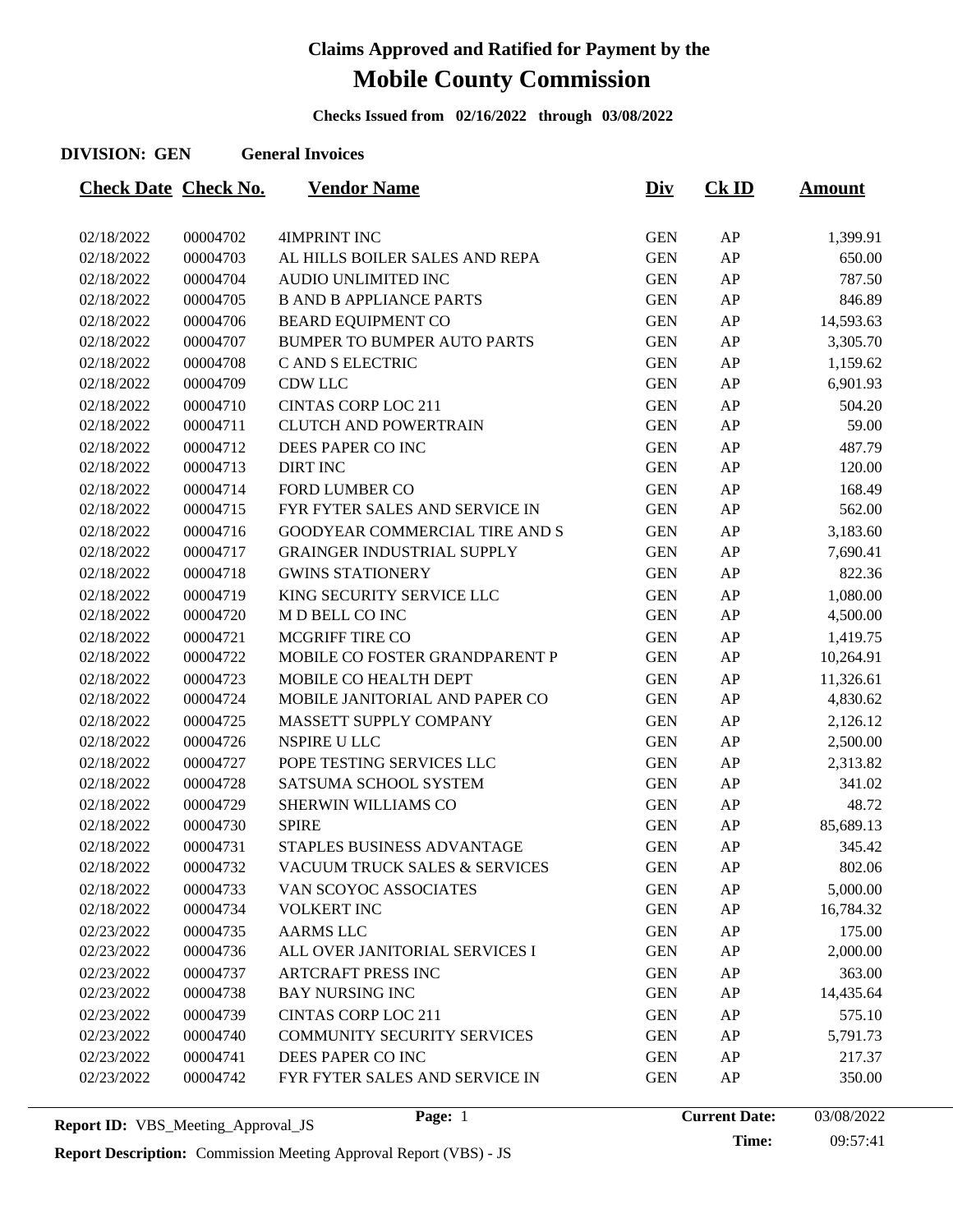**Checks Issued from 02/16/2022 through 03/08/2022**

#### **DIVISION: GEN General Invoices**

| <b>Check Date Check No.</b> |          | <b>Vendor Name</b>                        | <u>Div</u> | $CK$ ID | <u>Amount</u> |
|-----------------------------|----------|-------------------------------------------|------------|---------|---------------|
|                             |          |                                           |            |         |               |
| 02/23/2022                  | 00004743 | <b>GRAINGER INDUSTRIAL SUPPLY</b>         | <b>GEN</b> | AP      | 16.84         |
| 02/23/2022                  | 00004744 | <b>GULF COAST RIGHT OF WAY SERVIC</b>     | <b>GEN</b> | AP      | 451.25        |
| 02/23/2022                  | 00004745 | K AND K SYSTEMS INC                       | <b>GEN</b> | AP      | 14,051.24     |
| 02/23/2022                  | 00004746 | KING SECURITY SERVICE LLC                 | <b>GEN</b> | AP      | 1,620.00      |
| 02/23/2022                  | 00004747 | L3HARRIS TECHNOLOGIES INC                 | <b>GEN</b> | AP      | 4,791.13      |
| 02/23/2022                  | 00004748 | MOBILE JANITORIAL AND PAPER CO            | <b>GEN</b> | AP      | 103.74        |
| 02/23/2022                  | 00004749 | RETIF OIL AND FUEL LLC                    | <b>GEN</b> | AP      | 57,024.40     |
| 02/23/2022                  | 00004750 | <b>SHERWIN WILLIAMS CO</b>                | <b>GEN</b> | AP      | 39.67         |
| 02/23/2022                  | 00004751 | SPHERION STAFFING LLC                     | <b>GEN</b> | AP      | 2,197.34      |
| 02/23/2022                  | 00004752 | STAPLES BUSINESS ADVANTAGE                | <b>GEN</b> | AP      | 225.16        |
| 02/23/2022                  | 00004753 | <b>THAMES BATRE</b>                       | <b>GEN</b> | AP      | 1,207.34      |
| 02/23/2022                  | 00004754 | <b>ULINE</b>                              | <b>GEN</b> | AP      | 902.65        |
| 02/25/2022                  | 00004755 | ADCO COMPANIES LTD                        | <b>GEN</b> | AP      | 1,643.77      |
| 02/25/2022                  | 00004756 | ARCHITECTS GROUP INC, THE                 | <b>GEN</b> | AP      | 6,433.92      |
| 02/25/2022                  | 00004757 | <b>B AND B APPLIANCE PARTS</b>            | <b>GEN</b> | AP      | 400.00        |
| 02/25/2022                  | 00004758 | <b>BLACKLIDGE EMULSIONS INC</b>           | <b>GEN</b> | AP      | 2,383.60      |
| 02/25/2022                  | 00004759 | <b>BUSINESS SYSTEMS &amp; CONSULTANTS</b> | <b>GEN</b> | AP      | 31.98         |
| 02/25/2022                  | 00004760 | C AND S ELECTRIC                          | <b>GEN</b> | AP      | 538.00        |
| 02/25/2022                  | 00004761 | <b>CAMELLIA TROPHY SHOP</b>               | <b>GEN</b> | AP      | 2,176.10      |
| 02/25/2022                  | 00004762 | <b>CINTAS CORP LOC 211</b>                | <b>GEN</b> | AP      | 3,311.55      |
| 02/25/2022                  | 00004763 | <b>CUMMINS ALLISON CORP</b>               | <b>GEN</b> | AP      | 3,176.50      |
| 02/25/2022                  | 00004764 | DEES PAPER CO INC                         | <b>GEN</b> | AP      | 790.92        |
| 02/25/2022                  | 00004765 | <b>FORD LUMBER CO</b>                     | <b>GEN</b> | AP      | 287.98        |
| 02/25/2022                  | 00004766 | <b>G G PORTABLES INC</b>                  | <b>GEN</b> | AP      | 71.00         |
| 02/25/2022                  | 00004767 | <b>GCIS SUPPLY COMPANY INC</b>            | <b>GEN</b> | AP      | 116.70        |
| 02/25/2022                  | 00004768 | <b>GRAINGER INDUSTRIAL SUPPLY</b>         | <b>GEN</b> | AP      | 1,238.66      |
| 02/25/2022                  | 00004769 | <b>GULF STATES DISTRIBUTORS INC</b>       | <b>GEN</b> | AP      | 674.00        |
| 02/25/2022                  | 00004770 | <b>GULF STATES ENGINEERING INC</b>        | <b>GEN</b> | AP      | 22,736.66     |
| 02/25/2022                  | 00004771 | <b>INEX CORP</b>                          | <b>GEN</b> | AP      | 648.00        |
| 02/25/2022                  | 00004772 | <b>INFORMATION TRANSPORT SOLUTION</b>     | <b>GEN</b> | AP      | 2,500.00      |
| 02/25/2022                  | 00004773 | KING SECURITY SERVICE LLC                 | <b>GEN</b> | AP      | 1,740.00      |
| 02/25/2022                  | 00004774 | <b>LAGNIAPPE</b>                          | <b>GEN</b> | AP      | 1,102.95      |
| 02/25/2022                  | 00004775 | <b>LATON CLEANING SERVICES</b>            | <b>GEN</b> | AP      | 500.00        |
| 02/25/2022                  | 00004776 | MOBILE JANITORIAL AND PAPER CO            | <b>GEN</b> | AP      | 2,808.74      |
| 02/25/2022                  | 00004777 | NEEL SCHAFFER INC                         | <b>GEN</b> | AP      | 197,265.55    |
| 02/25/2022                  | 00004778 | P AND G MACHINE SUPPLY                    | <b>GEN</b> | AP      | 12.35         |
| 02/25/2022                  | 00004779 | PT ARMOR INC                              | <b>GEN</b> | AP      | 929.22        |
| 02/25/2022                  | 00004780 | <b>RON BUSH INC</b>                       | <b>GEN</b> | AP      | 435.00        |
| 02/25/2022                  | 00004781 | <b>SHERWIN WILLIAMS CO</b>                | <b>GEN</b> | AP      | 364.70        |
| 02/25/2022                  | 00004782 | STAPLES BUSINESS ADVANTAGE                | <b>GEN</b> | AP      | 1,784.52      |
| 02/25/2022                  | 00004783 | <b>ULINE</b>                              | <b>GEN</b> | AP      | 310.88        |
|                             |          |                                           |            |         |               |

**Report Description:** Commission Meeting Approval Report (VBS) - JS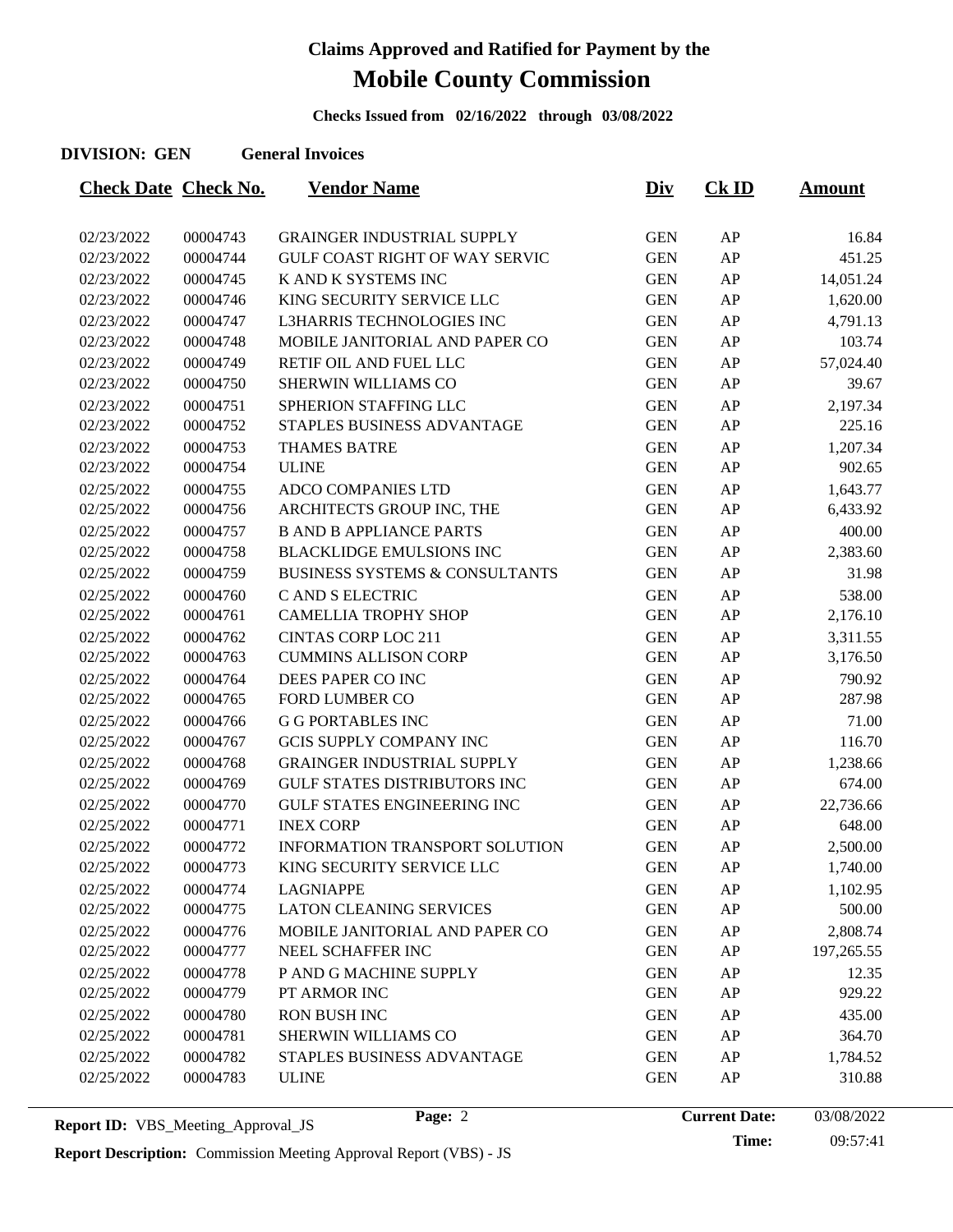**Checks Issued from 02/16/2022 through 03/08/2022**

#### **DIVISION: GEN General Invoices**

| <b>VOLKERT INC</b><br>02/25/2022<br>00004784<br><b>GEN</b><br>AP<br>1,988.60<br>AP<br>02/25/2022<br>00004785<br><b>VULCAN SIGNS</b><br><b>GEN</b><br>9,086.00<br>125,478.90<br>02/25/2022<br>00004786<br>WEAVER AND SONS INC, HOSEA O<br><b>GEN</b><br>AP<br>03/03/2022<br>00004787<br>AL HILLS BOILER SALES AND REPA<br><b>GEN</b><br>AP<br>2,005.90<br>AP<br>03/03/2022<br>00004788<br>AUDIO UNLIMITED INC<br><b>GEN</b><br>10,916.00<br>00004789<br><b>AVAAP USA LLC</b><br><b>GEN</b><br>AP<br>161,937.00<br>03/03/2022<br>03/03/2022<br>00004790<br>BAGBY AND RUSSELL ELECTRIC CO<br><b>GEN</b><br>AP<br>270.21<br>831.24<br>03/03/2022<br>00004791<br><b>BEARD EQUIPMENT CO</b><br><b>GEN</b><br>AP<br><b>GEN</b><br>AP<br>3,330.75<br>03/03/2022<br>00004792<br><b>BUMPER TO BUMPER AUTO PARTS</b><br>00004793<br><b>CDW LLC</b><br><b>GEN</b><br>AP<br>1,478.24<br>03/03/2022<br>03/03/2022<br>00004794<br><b>CHARM TEX</b><br><b>GEN</b><br>AP<br>6,134.40<br>03/03/2022<br>00004795<br><b>CINTAS CORP LOC 211</b><br><b>GEN</b><br>AP<br>479.02<br><b>COASTAL POLICE SUPPLY</b><br><b>GEN</b><br>AP<br>308.00<br>03/03/2022<br>00004796<br>00004797<br><b>ENVIRO-MASTER SERVICES</b><br><b>GEN</b><br>AP<br>187.75<br>03/03/2022<br>03/03/2022<br>00004798<br>GEOTECHNICAL ENGINEERING TESTI<br><b>GEN</b><br>AP<br>17,868.47<br><b>GRAINGER INDUSTRIAL SUPPLY</b><br><b>GEN</b><br>AP<br>03/03/2022<br>00004799<br>104.88<br><b>GULF STATES DISTRIBUTORS INC</b><br><b>GEN</b><br>AP<br>03/03/2022<br>00004800<br>1,995.00<br>AP<br>03/03/2022<br>00004801<br><b>H BARBER &amp; SONS INC</b><br><b>GEN</b><br>1,905.00<br>M D BELL CO INC<br>00004802<br><b>GEN</b><br>AP<br>1,000.00<br>03/03/2022<br>MERCHANTS FOOD SERVICE<br><b>GEN</b><br>03/03/2022<br>00004803<br>AP<br>10,235.58<br>AP<br>03/03/2022<br>00004804<br>MOFFATT AND NICHOL<br><b>GEN</b><br>29,735.16<br>00004805<br>MONTGOMERY TECHNOLOGY SYSTEMS<br><b>GEN</b><br>AP<br>10,729.20<br>03/03/2022<br>00004806<br>SENIOR CITIZENS SERVICES INC<br><b>GEN</b><br>AP<br>4,297.62<br>03/03/2022<br>SPEAKS AND ASSOC CONSULTING EN<br><b>GEN</b><br>AP<br>03/03/2022<br>00004807<br>5,869.63<br><b>GEN</b><br>AP<br>03/03/2022<br>00004808<br>SPHERION STAFFING LLC<br>2,998.60<br>4,752.59<br>00004809<br>STAPLES BUSINESS ADVANTAGE<br><b>GEN</b><br>AP<br>03/03/2022<br>00004810<br>TINDLE CONSTRUCTION LLC<br><b>GEN</b><br>AP<br>17,695.00<br>03/03/2022<br>03/03/2022<br>00004811<br>TRACTOR AND EQUIPMENT CO<br><b>GEN</b><br>AP<br>578.67<br>00004812<br>TRUCK EQUIPMENT SALES INC<br><b>GEN</b><br>AP<br>25.00<br>03/03/2022<br>AP<br>03/03/2022<br>00004813<br><b>ULINE</b><br><b>GEN</b><br>811.62<br><b>GEN</b><br>AP<br>03/03/2022<br>00004814<br>326.20<br>WILSON DISMUKES INC<br><b>4IMPRINT INC</b><br><b>GEN</b><br>03/08/2022<br>00004815<br>AP<br>1,378.16<br><b>GEN</b><br>03/08/2022<br>00004816<br>ADVANTAGE FIRST AID SAFETY<br>AP<br>11.45<br>00004817<br>ALABAMA DEPT OF FORENSIC SCIEN<br>AP<br>03/08/2022<br><b>GEN</b><br>42,466.67<br>00004818<br><b>GEN</b><br>03/08/2022<br><b>BEARD EQUIPMENT CO</b><br>AP<br>1,274.79<br>00004819<br><b>BLACKLIDGE EMULSIONS INC</b><br><b>GEN</b><br>AP<br>5,717.10<br>03/08/2022<br>00004820<br><b>CDW LLC</b><br><b>GEN</b><br>AP<br>03/08/2022<br>2,015.79<br>00004821<br><b>CHARM TEX</b><br><b>GEN</b><br>AP<br>03/08/2022<br>4,473.00<br>00004822<br><b>CINTAS CORP LOC 211</b><br><b>GEN</b><br>03/08/2022<br>AP<br>2,568.02 | <b>Check Date Check No.</b> |          | <b>Vendor Name</b> | <u>Div</u> | <b>Ck ID</b> | <b>Amount</b> |
|---------------------------------------------------------------------------------------------------------------------------------------------------------------------------------------------------------------------------------------------------------------------------------------------------------------------------------------------------------------------------------------------------------------------------------------------------------------------------------------------------------------------------------------------------------------------------------------------------------------------------------------------------------------------------------------------------------------------------------------------------------------------------------------------------------------------------------------------------------------------------------------------------------------------------------------------------------------------------------------------------------------------------------------------------------------------------------------------------------------------------------------------------------------------------------------------------------------------------------------------------------------------------------------------------------------------------------------------------------------------------------------------------------------------------------------------------------------------------------------------------------------------------------------------------------------------------------------------------------------------------------------------------------------------------------------------------------------------------------------------------------------------------------------------------------------------------------------------------------------------------------------------------------------------------------------------------------------------------------------------------------------------------------------------------------------------------------------------------------------------------------------------------------------------------------------------------------------------------------------------------------------------------------------------------------------------------------------------------------------------------------------------------------------------------------------------------------------------------------------------------------------------------------------------------------------------------------------------------------------------------------------------------------------------------------------------------------------------------------------------------------------------------------------------------------------------------------------------------------------------------------------------------------------------------------------------------------------------------------------------------------------------------------------------------------------------------------------------------------------------------------------------------------------------------------------------------------------------------------------------------------------------------------------------------------------------------------------------------------------------------------------------------------------------------------------------------------------------------------|-----------------------------|----------|--------------------|------------|--------------|---------------|
|                                                                                                                                                                                                                                                                                                                                                                                                                                                                                                                                                                                                                                                                                                                                                                                                                                                                                                                                                                                                                                                                                                                                                                                                                                                                                                                                                                                                                                                                                                                                                                                                                                                                                                                                                                                                                                                                                                                                                                                                                                                                                                                                                                                                                                                                                                                                                                                                                                                                                                                                                                                                                                                                                                                                                                                                                                                                                                                                                                                                                                                                                                                                                                                                                                                                                                                                                                                                                                                                                 |                             |          |                    |            |              |               |
|                                                                                                                                                                                                                                                                                                                                                                                                                                                                                                                                                                                                                                                                                                                                                                                                                                                                                                                                                                                                                                                                                                                                                                                                                                                                                                                                                                                                                                                                                                                                                                                                                                                                                                                                                                                                                                                                                                                                                                                                                                                                                                                                                                                                                                                                                                                                                                                                                                                                                                                                                                                                                                                                                                                                                                                                                                                                                                                                                                                                                                                                                                                                                                                                                                                                                                                                                                                                                                                                                 |                             |          |                    |            |              |               |
|                                                                                                                                                                                                                                                                                                                                                                                                                                                                                                                                                                                                                                                                                                                                                                                                                                                                                                                                                                                                                                                                                                                                                                                                                                                                                                                                                                                                                                                                                                                                                                                                                                                                                                                                                                                                                                                                                                                                                                                                                                                                                                                                                                                                                                                                                                                                                                                                                                                                                                                                                                                                                                                                                                                                                                                                                                                                                                                                                                                                                                                                                                                                                                                                                                                                                                                                                                                                                                                                                 |                             |          |                    |            |              |               |
|                                                                                                                                                                                                                                                                                                                                                                                                                                                                                                                                                                                                                                                                                                                                                                                                                                                                                                                                                                                                                                                                                                                                                                                                                                                                                                                                                                                                                                                                                                                                                                                                                                                                                                                                                                                                                                                                                                                                                                                                                                                                                                                                                                                                                                                                                                                                                                                                                                                                                                                                                                                                                                                                                                                                                                                                                                                                                                                                                                                                                                                                                                                                                                                                                                                                                                                                                                                                                                                                                 |                             |          |                    |            |              |               |
|                                                                                                                                                                                                                                                                                                                                                                                                                                                                                                                                                                                                                                                                                                                                                                                                                                                                                                                                                                                                                                                                                                                                                                                                                                                                                                                                                                                                                                                                                                                                                                                                                                                                                                                                                                                                                                                                                                                                                                                                                                                                                                                                                                                                                                                                                                                                                                                                                                                                                                                                                                                                                                                                                                                                                                                                                                                                                                                                                                                                                                                                                                                                                                                                                                                                                                                                                                                                                                                                                 |                             |          |                    |            |              |               |
|                                                                                                                                                                                                                                                                                                                                                                                                                                                                                                                                                                                                                                                                                                                                                                                                                                                                                                                                                                                                                                                                                                                                                                                                                                                                                                                                                                                                                                                                                                                                                                                                                                                                                                                                                                                                                                                                                                                                                                                                                                                                                                                                                                                                                                                                                                                                                                                                                                                                                                                                                                                                                                                                                                                                                                                                                                                                                                                                                                                                                                                                                                                                                                                                                                                                                                                                                                                                                                                                                 |                             |          |                    |            |              |               |
|                                                                                                                                                                                                                                                                                                                                                                                                                                                                                                                                                                                                                                                                                                                                                                                                                                                                                                                                                                                                                                                                                                                                                                                                                                                                                                                                                                                                                                                                                                                                                                                                                                                                                                                                                                                                                                                                                                                                                                                                                                                                                                                                                                                                                                                                                                                                                                                                                                                                                                                                                                                                                                                                                                                                                                                                                                                                                                                                                                                                                                                                                                                                                                                                                                                                                                                                                                                                                                                                                 |                             |          |                    |            |              |               |
|                                                                                                                                                                                                                                                                                                                                                                                                                                                                                                                                                                                                                                                                                                                                                                                                                                                                                                                                                                                                                                                                                                                                                                                                                                                                                                                                                                                                                                                                                                                                                                                                                                                                                                                                                                                                                                                                                                                                                                                                                                                                                                                                                                                                                                                                                                                                                                                                                                                                                                                                                                                                                                                                                                                                                                                                                                                                                                                                                                                                                                                                                                                                                                                                                                                                                                                                                                                                                                                                                 |                             |          |                    |            |              |               |
|                                                                                                                                                                                                                                                                                                                                                                                                                                                                                                                                                                                                                                                                                                                                                                                                                                                                                                                                                                                                                                                                                                                                                                                                                                                                                                                                                                                                                                                                                                                                                                                                                                                                                                                                                                                                                                                                                                                                                                                                                                                                                                                                                                                                                                                                                                                                                                                                                                                                                                                                                                                                                                                                                                                                                                                                                                                                                                                                                                                                                                                                                                                                                                                                                                                                                                                                                                                                                                                                                 |                             |          |                    |            |              |               |
|                                                                                                                                                                                                                                                                                                                                                                                                                                                                                                                                                                                                                                                                                                                                                                                                                                                                                                                                                                                                                                                                                                                                                                                                                                                                                                                                                                                                                                                                                                                                                                                                                                                                                                                                                                                                                                                                                                                                                                                                                                                                                                                                                                                                                                                                                                                                                                                                                                                                                                                                                                                                                                                                                                                                                                                                                                                                                                                                                                                                                                                                                                                                                                                                                                                                                                                                                                                                                                                                                 |                             |          |                    |            |              |               |
|                                                                                                                                                                                                                                                                                                                                                                                                                                                                                                                                                                                                                                                                                                                                                                                                                                                                                                                                                                                                                                                                                                                                                                                                                                                                                                                                                                                                                                                                                                                                                                                                                                                                                                                                                                                                                                                                                                                                                                                                                                                                                                                                                                                                                                                                                                                                                                                                                                                                                                                                                                                                                                                                                                                                                                                                                                                                                                                                                                                                                                                                                                                                                                                                                                                                                                                                                                                                                                                                                 |                             |          |                    |            |              |               |
|                                                                                                                                                                                                                                                                                                                                                                                                                                                                                                                                                                                                                                                                                                                                                                                                                                                                                                                                                                                                                                                                                                                                                                                                                                                                                                                                                                                                                                                                                                                                                                                                                                                                                                                                                                                                                                                                                                                                                                                                                                                                                                                                                                                                                                                                                                                                                                                                                                                                                                                                                                                                                                                                                                                                                                                                                                                                                                                                                                                                                                                                                                                                                                                                                                                                                                                                                                                                                                                                                 |                             |          |                    |            |              |               |
|                                                                                                                                                                                                                                                                                                                                                                                                                                                                                                                                                                                                                                                                                                                                                                                                                                                                                                                                                                                                                                                                                                                                                                                                                                                                                                                                                                                                                                                                                                                                                                                                                                                                                                                                                                                                                                                                                                                                                                                                                                                                                                                                                                                                                                                                                                                                                                                                                                                                                                                                                                                                                                                                                                                                                                                                                                                                                                                                                                                                                                                                                                                                                                                                                                                                                                                                                                                                                                                                                 |                             |          |                    |            |              |               |
|                                                                                                                                                                                                                                                                                                                                                                                                                                                                                                                                                                                                                                                                                                                                                                                                                                                                                                                                                                                                                                                                                                                                                                                                                                                                                                                                                                                                                                                                                                                                                                                                                                                                                                                                                                                                                                                                                                                                                                                                                                                                                                                                                                                                                                                                                                                                                                                                                                                                                                                                                                                                                                                                                                                                                                                                                                                                                                                                                                                                                                                                                                                                                                                                                                                                                                                                                                                                                                                                                 |                             |          |                    |            |              |               |
|                                                                                                                                                                                                                                                                                                                                                                                                                                                                                                                                                                                                                                                                                                                                                                                                                                                                                                                                                                                                                                                                                                                                                                                                                                                                                                                                                                                                                                                                                                                                                                                                                                                                                                                                                                                                                                                                                                                                                                                                                                                                                                                                                                                                                                                                                                                                                                                                                                                                                                                                                                                                                                                                                                                                                                                                                                                                                                                                                                                                                                                                                                                                                                                                                                                                                                                                                                                                                                                                                 |                             |          |                    |            |              |               |
|                                                                                                                                                                                                                                                                                                                                                                                                                                                                                                                                                                                                                                                                                                                                                                                                                                                                                                                                                                                                                                                                                                                                                                                                                                                                                                                                                                                                                                                                                                                                                                                                                                                                                                                                                                                                                                                                                                                                                                                                                                                                                                                                                                                                                                                                                                                                                                                                                                                                                                                                                                                                                                                                                                                                                                                                                                                                                                                                                                                                                                                                                                                                                                                                                                                                                                                                                                                                                                                                                 |                             |          |                    |            |              |               |
|                                                                                                                                                                                                                                                                                                                                                                                                                                                                                                                                                                                                                                                                                                                                                                                                                                                                                                                                                                                                                                                                                                                                                                                                                                                                                                                                                                                                                                                                                                                                                                                                                                                                                                                                                                                                                                                                                                                                                                                                                                                                                                                                                                                                                                                                                                                                                                                                                                                                                                                                                                                                                                                                                                                                                                                                                                                                                                                                                                                                                                                                                                                                                                                                                                                                                                                                                                                                                                                                                 |                             |          |                    |            |              |               |
|                                                                                                                                                                                                                                                                                                                                                                                                                                                                                                                                                                                                                                                                                                                                                                                                                                                                                                                                                                                                                                                                                                                                                                                                                                                                                                                                                                                                                                                                                                                                                                                                                                                                                                                                                                                                                                                                                                                                                                                                                                                                                                                                                                                                                                                                                                                                                                                                                                                                                                                                                                                                                                                                                                                                                                                                                                                                                                                                                                                                                                                                                                                                                                                                                                                                                                                                                                                                                                                                                 |                             |          |                    |            |              |               |
|                                                                                                                                                                                                                                                                                                                                                                                                                                                                                                                                                                                                                                                                                                                                                                                                                                                                                                                                                                                                                                                                                                                                                                                                                                                                                                                                                                                                                                                                                                                                                                                                                                                                                                                                                                                                                                                                                                                                                                                                                                                                                                                                                                                                                                                                                                                                                                                                                                                                                                                                                                                                                                                                                                                                                                                                                                                                                                                                                                                                                                                                                                                                                                                                                                                                                                                                                                                                                                                                                 |                             |          |                    |            |              |               |
|                                                                                                                                                                                                                                                                                                                                                                                                                                                                                                                                                                                                                                                                                                                                                                                                                                                                                                                                                                                                                                                                                                                                                                                                                                                                                                                                                                                                                                                                                                                                                                                                                                                                                                                                                                                                                                                                                                                                                                                                                                                                                                                                                                                                                                                                                                                                                                                                                                                                                                                                                                                                                                                                                                                                                                                                                                                                                                                                                                                                                                                                                                                                                                                                                                                                                                                                                                                                                                                                                 |                             |          |                    |            |              |               |
|                                                                                                                                                                                                                                                                                                                                                                                                                                                                                                                                                                                                                                                                                                                                                                                                                                                                                                                                                                                                                                                                                                                                                                                                                                                                                                                                                                                                                                                                                                                                                                                                                                                                                                                                                                                                                                                                                                                                                                                                                                                                                                                                                                                                                                                                                                                                                                                                                                                                                                                                                                                                                                                                                                                                                                                                                                                                                                                                                                                                                                                                                                                                                                                                                                                                                                                                                                                                                                                                                 |                             |          |                    |            |              |               |
|                                                                                                                                                                                                                                                                                                                                                                                                                                                                                                                                                                                                                                                                                                                                                                                                                                                                                                                                                                                                                                                                                                                                                                                                                                                                                                                                                                                                                                                                                                                                                                                                                                                                                                                                                                                                                                                                                                                                                                                                                                                                                                                                                                                                                                                                                                                                                                                                                                                                                                                                                                                                                                                                                                                                                                                                                                                                                                                                                                                                                                                                                                                                                                                                                                                                                                                                                                                                                                                                                 |                             |          |                    |            |              |               |
|                                                                                                                                                                                                                                                                                                                                                                                                                                                                                                                                                                                                                                                                                                                                                                                                                                                                                                                                                                                                                                                                                                                                                                                                                                                                                                                                                                                                                                                                                                                                                                                                                                                                                                                                                                                                                                                                                                                                                                                                                                                                                                                                                                                                                                                                                                                                                                                                                                                                                                                                                                                                                                                                                                                                                                                                                                                                                                                                                                                                                                                                                                                                                                                                                                                                                                                                                                                                                                                                                 |                             |          |                    |            |              |               |
|                                                                                                                                                                                                                                                                                                                                                                                                                                                                                                                                                                                                                                                                                                                                                                                                                                                                                                                                                                                                                                                                                                                                                                                                                                                                                                                                                                                                                                                                                                                                                                                                                                                                                                                                                                                                                                                                                                                                                                                                                                                                                                                                                                                                                                                                                                                                                                                                                                                                                                                                                                                                                                                                                                                                                                                                                                                                                                                                                                                                                                                                                                                                                                                                                                                                                                                                                                                                                                                                                 |                             |          |                    |            |              |               |
|                                                                                                                                                                                                                                                                                                                                                                                                                                                                                                                                                                                                                                                                                                                                                                                                                                                                                                                                                                                                                                                                                                                                                                                                                                                                                                                                                                                                                                                                                                                                                                                                                                                                                                                                                                                                                                                                                                                                                                                                                                                                                                                                                                                                                                                                                                                                                                                                                                                                                                                                                                                                                                                                                                                                                                                                                                                                                                                                                                                                                                                                                                                                                                                                                                                                                                                                                                                                                                                                                 |                             |          |                    |            |              |               |
|                                                                                                                                                                                                                                                                                                                                                                                                                                                                                                                                                                                                                                                                                                                                                                                                                                                                                                                                                                                                                                                                                                                                                                                                                                                                                                                                                                                                                                                                                                                                                                                                                                                                                                                                                                                                                                                                                                                                                                                                                                                                                                                                                                                                                                                                                                                                                                                                                                                                                                                                                                                                                                                                                                                                                                                                                                                                                                                                                                                                                                                                                                                                                                                                                                                                                                                                                                                                                                                                                 |                             |          |                    |            |              |               |
|                                                                                                                                                                                                                                                                                                                                                                                                                                                                                                                                                                                                                                                                                                                                                                                                                                                                                                                                                                                                                                                                                                                                                                                                                                                                                                                                                                                                                                                                                                                                                                                                                                                                                                                                                                                                                                                                                                                                                                                                                                                                                                                                                                                                                                                                                                                                                                                                                                                                                                                                                                                                                                                                                                                                                                                                                                                                                                                                                                                                                                                                                                                                                                                                                                                                                                                                                                                                                                                                                 |                             |          |                    |            |              |               |
|                                                                                                                                                                                                                                                                                                                                                                                                                                                                                                                                                                                                                                                                                                                                                                                                                                                                                                                                                                                                                                                                                                                                                                                                                                                                                                                                                                                                                                                                                                                                                                                                                                                                                                                                                                                                                                                                                                                                                                                                                                                                                                                                                                                                                                                                                                                                                                                                                                                                                                                                                                                                                                                                                                                                                                                                                                                                                                                                                                                                                                                                                                                                                                                                                                                                                                                                                                                                                                                                                 |                             |          |                    |            |              |               |
|                                                                                                                                                                                                                                                                                                                                                                                                                                                                                                                                                                                                                                                                                                                                                                                                                                                                                                                                                                                                                                                                                                                                                                                                                                                                                                                                                                                                                                                                                                                                                                                                                                                                                                                                                                                                                                                                                                                                                                                                                                                                                                                                                                                                                                                                                                                                                                                                                                                                                                                                                                                                                                                                                                                                                                                                                                                                                                                                                                                                                                                                                                                                                                                                                                                                                                                                                                                                                                                                                 |                             |          |                    |            |              |               |
|                                                                                                                                                                                                                                                                                                                                                                                                                                                                                                                                                                                                                                                                                                                                                                                                                                                                                                                                                                                                                                                                                                                                                                                                                                                                                                                                                                                                                                                                                                                                                                                                                                                                                                                                                                                                                                                                                                                                                                                                                                                                                                                                                                                                                                                                                                                                                                                                                                                                                                                                                                                                                                                                                                                                                                                                                                                                                                                                                                                                                                                                                                                                                                                                                                                                                                                                                                                                                                                                                 |                             |          |                    |            |              |               |
|                                                                                                                                                                                                                                                                                                                                                                                                                                                                                                                                                                                                                                                                                                                                                                                                                                                                                                                                                                                                                                                                                                                                                                                                                                                                                                                                                                                                                                                                                                                                                                                                                                                                                                                                                                                                                                                                                                                                                                                                                                                                                                                                                                                                                                                                                                                                                                                                                                                                                                                                                                                                                                                                                                                                                                                                                                                                                                                                                                                                                                                                                                                                                                                                                                                                                                                                                                                                                                                                                 |                             |          |                    |            |              |               |
|                                                                                                                                                                                                                                                                                                                                                                                                                                                                                                                                                                                                                                                                                                                                                                                                                                                                                                                                                                                                                                                                                                                                                                                                                                                                                                                                                                                                                                                                                                                                                                                                                                                                                                                                                                                                                                                                                                                                                                                                                                                                                                                                                                                                                                                                                                                                                                                                                                                                                                                                                                                                                                                                                                                                                                                                                                                                                                                                                                                                                                                                                                                                                                                                                                                                                                                                                                                                                                                                                 |                             |          |                    |            |              |               |
|                                                                                                                                                                                                                                                                                                                                                                                                                                                                                                                                                                                                                                                                                                                                                                                                                                                                                                                                                                                                                                                                                                                                                                                                                                                                                                                                                                                                                                                                                                                                                                                                                                                                                                                                                                                                                                                                                                                                                                                                                                                                                                                                                                                                                                                                                                                                                                                                                                                                                                                                                                                                                                                                                                                                                                                                                                                                                                                                                                                                                                                                                                                                                                                                                                                                                                                                                                                                                                                                                 |                             |          |                    |            |              |               |
|                                                                                                                                                                                                                                                                                                                                                                                                                                                                                                                                                                                                                                                                                                                                                                                                                                                                                                                                                                                                                                                                                                                                                                                                                                                                                                                                                                                                                                                                                                                                                                                                                                                                                                                                                                                                                                                                                                                                                                                                                                                                                                                                                                                                                                                                                                                                                                                                                                                                                                                                                                                                                                                                                                                                                                                                                                                                                                                                                                                                                                                                                                                                                                                                                                                                                                                                                                                                                                                                                 |                             |          |                    |            |              |               |
|                                                                                                                                                                                                                                                                                                                                                                                                                                                                                                                                                                                                                                                                                                                                                                                                                                                                                                                                                                                                                                                                                                                                                                                                                                                                                                                                                                                                                                                                                                                                                                                                                                                                                                                                                                                                                                                                                                                                                                                                                                                                                                                                                                                                                                                                                                                                                                                                                                                                                                                                                                                                                                                                                                                                                                                                                                                                                                                                                                                                                                                                                                                                                                                                                                                                                                                                                                                                                                                                                 |                             |          |                    |            |              |               |
|                                                                                                                                                                                                                                                                                                                                                                                                                                                                                                                                                                                                                                                                                                                                                                                                                                                                                                                                                                                                                                                                                                                                                                                                                                                                                                                                                                                                                                                                                                                                                                                                                                                                                                                                                                                                                                                                                                                                                                                                                                                                                                                                                                                                                                                                                                                                                                                                                                                                                                                                                                                                                                                                                                                                                                                                                                                                                                                                                                                                                                                                                                                                                                                                                                                                                                                                                                                                                                                                                 |                             |          |                    |            |              |               |
|                                                                                                                                                                                                                                                                                                                                                                                                                                                                                                                                                                                                                                                                                                                                                                                                                                                                                                                                                                                                                                                                                                                                                                                                                                                                                                                                                                                                                                                                                                                                                                                                                                                                                                                                                                                                                                                                                                                                                                                                                                                                                                                                                                                                                                                                                                                                                                                                                                                                                                                                                                                                                                                                                                                                                                                                                                                                                                                                                                                                                                                                                                                                                                                                                                                                                                                                                                                                                                                                                 |                             |          |                    |            |              |               |
|                                                                                                                                                                                                                                                                                                                                                                                                                                                                                                                                                                                                                                                                                                                                                                                                                                                                                                                                                                                                                                                                                                                                                                                                                                                                                                                                                                                                                                                                                                                                                                                                                                                                                                                                                                                                                                                                                                                                                                                                                                                                                                                                                                                                                                                                                                                                                                                                                                                                                                                                                                                                                                                                                                                                                                                                                                                                                                                                                                                                                                                                                                                                                                                                                                                                                                                                                                                                                                                                                 |                             |          |                    |            |              |               |
|                                                                                                                                                                                                                                                                                                                                                                                                                                                                                                                                                                                                                                                                                                                                                                                                                                                                                                                                                                                                                                                                                                                                                                                                                                                                                                                                                                                                                                                                                                                                                                                                                                                                                                                                                                                                                                                                                                                                                                                                                                                                                                                                                                                                                                                                                                                                                                                                                                                                                                                                                                                                                                                                                                                                                                                                                                                                                                                                                                                                                                                                                                                                                                                                                                                                                                                                                                                                                                                                                 |                             |          |                    |            |              |               |
|                                                                                                                                                                                                                                                                                                                                                                                                                                                                                                                                                                                                                                                                                                                                                                                                                                                                                                                                                                                                                                                                                                                                                                                                                                                                                                                                                                                                                                                                                                                                                                                                                                                                                                                                                                                                                                                                                                                                                                                                                                                                                                                                                                                                                                                                                                                                                                                                                                                                                                                                                                                                                                                                                                                                                                                                                                                                                                                                                                                                                                                                                                                                                                                                                                                                                                                                                                                                                                                                                 |                             |          |                    |            |              |               |
|                                                                                                                                                                                                                                                                                                                                                                                                                                                                                                                                                                                                                                                                                                                                                                                                                                                                                                                                                                                                                                                                                                                                                                                                                                                                                                                                                                                                                                                                                                                                                                                                                                                                                                                                                                                                                                                                                                                                                                                                                                                                                                                                                                                                                                                                                                                                                                                                                                                                                                                                                                                                                                                                                                                                                                                                                                                                                                                                                                                                                                                                                                                                                                                                                                                                                                                                                                                                                                                                                 | 03/08/2022                  | 00004823 | <b>DIRT INC</b>    | <b>GEN</b> | AP           | 240.00        |
| 3,800.00<br>03/08/2022<br>00004824<br>EPHRIAM AND ASSOCIATES ENVIRON<br><b>GEN</b><br>AP                                                                                                                                                                                                                                                                                                                                                                                                                                                                                                                                                                                                                                                                                                                                                                                                                                                                                                                                                                                                                                                                                                                                                                                                                                                                                                                                                                                                                                                                                                                                                                                                                                                                                                                                                                                                                                                                                                                                                                                                                                                                                                                                                                                                                                                                                                                                                                                                                                                                                                                                                                                                                                                                                                                                                                                                                                                                                                                                                                                                                                                                                                                                                                                                                                                                                                                                                                                        |                             |          |                    |            |              |               |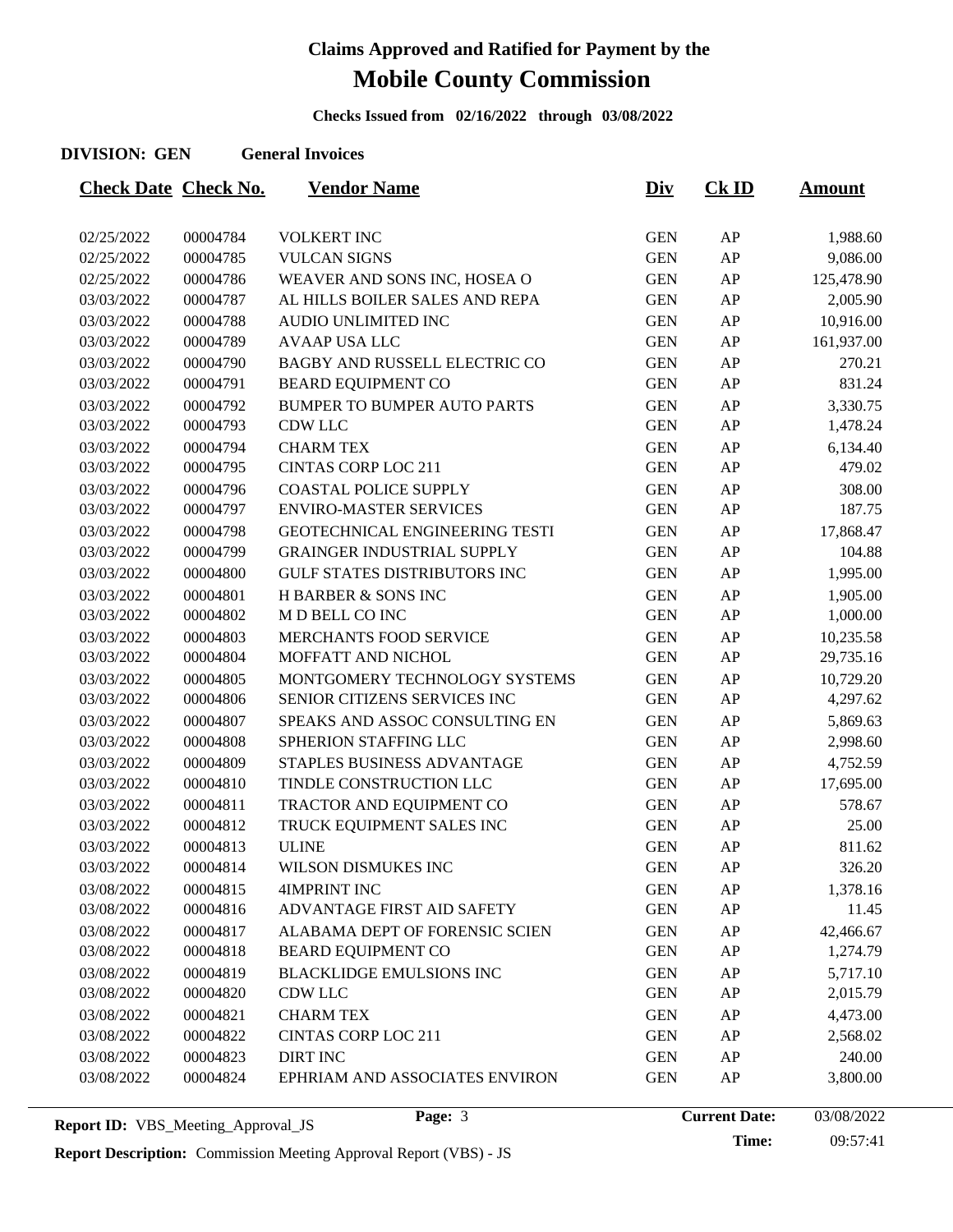**Checks Issued from 02/16/2022 through 03/08/2022**

#### **DIVISION: GEN General Invoices**

| <b>Check Date Check No.</b> |          | <b>Vendor Name</b>             | <u>Div</u> | $CK$ ID | <u>Amount</u> |
|-----------------------------|----------|--------------------------------|------------|---------|---------------|
|                             |          |                                |            |         |               |
| 03/08/2022                  | 00004825 | FASTENAL CO INDUSTRIAL AND CON | <b>GEN</b> | AP      | 72.24         |
| 03/08/2022                  | 00004826 | FULCRUM BUILDING GROUP LLC     | <b>GEN</b> | AP      | 16.49         |
| 03/08/2022                  | 00004827 | JOHN M WARREN INC              | <b>GEN</b> | AP      | 273.60        |
| 03/08/2022                  | 00004828 | KNOX PEST CONTROL              | <b>GEN</b> | AP      | 1,956.00      |
| 03/08/2022                  | 00004829 | LEGAL SERVICES ALABAMA INC     | <b>GEN</b> | AP      | 22,210.76     |
| 03/08/2022                  | 00004830 | MCALEER OFFICE FURNITURE       | <b>GEN</b> | AP      | 562.00        |
| 03/08/2022                  | 00004831 | MOBILE CO FOSTER GRANDPARENT P | <b>GEN</b> | AP      | 2,866.00      |
| 03/08/2022                  | 00004832 | MOBILE CO HEALTH DEPT          | <b>GEN</b> | AP      | 68,832.00     |
| 03/08/2022                  | 00004833 | MOBILE JANITORIAL AND PAPER CO | <b>GEN</b> | AP      | 141.04        |
| 03/08/2022                  | 00004834 | NAPHCARE INC                   | <b>GEN</b> | AP      | 721,036.44    |
| 03/08/2022                  | 00004835 | PERFECTING THAT CLEANING SERVI | <b>GEN</b> | AP      | 1,192.00      |
| 03/08/2022                  | 00004836 | QUICK INTERNET SOFTWARE SOLUTI | <b>GEN</b> | AP      | 754.00        |
| 03/08/2022                  | 00004837 | SENIOR COMPANION PROGRAM OF MO | <b>GEN</b> | AP      | 11,198.15     |
| 03/08/2022                  | 00004838 | SOUTHERN LIGHTING & TRAFFIC    | <b>GEN</b> | AP      | 11,520.00     |
| 03/08/2022                  | 00004839 | SPHERION STAFFING LLC          | <b>GEN</b> | AP      | 3,619.37      |
| 03/08/2022                  | 00004840 | STAPLES BUSINESS ADVANTAGE     | <b>GEN</b> | AP      | 1,287.34      |
| 03/08/2022                  | 00004841 | <b>THAMES BATRE</b>            | <b>GEN</b> | AP      | 164,107.34    |
| 03/08/2022                  | 00004842 | TINDLE CONSTRUCTION LLC        | <b>GEN</b> | AP      | 119,113.50    |
| 03/08/2022                  | 00004843 | TRACTOR AND EQUIPMENT CO       | <b>GEN</b> | AP      | 3,462.07      |
| 03/08/2022                  | 00004844 | <b>ULINE</b>                   | <b>GEN</b> | AP      | 191.88        |
| 03/08/2022                  | 00004845 | WAS DESIGN INC                 | <b>GEN</b> | AP      | 6,375.00      |
| 03/08/2022                  | 00004846 | WEAVER AND SONS INC, HOSEA O   | <b>GEN</b> | AP      | 12,411.54     |
| 03/08/2022                  | 00004847 | WITTICHEN SUPPLY CO INC        | <b>GEN</b> | AP      | 1,181.12      |
| 02/18/2022                  | 00400013 | <b>AAPGMI</b>                  | <b>GEN</b> | AP      | 600.00        |
| 02/18/2022                  | 00400014 | ACCURATE CONTROL EQUIPMENT INC | <b>GEN</b> | AP      | 1,977.00      |
| 02/18/2022                  | 00400015 | ACE AUTO TINTING INC           | <b>GEN</b> | AP      | 840.00        |
| 02/18/2022                  | 00400016 | ACME SUPPLY CO LTD             | <b>GEN</b> | AP      | 2,880.00      |
| 02/18/2022                  | 00400017 | <b>AED SUPERSTORE</b>          | <b>GEN</b> | AP      | 207.48        |
| 02/18/2022                  | 00400018 | AIRGAS USA LLC                 | <b>GEN</b> | AP      | 255.60        |
| 02/18/2022                  | 00400019 | AL DEPT OF ENVIRONMENTAL MANAG | <b>GEN</b> | AP      | 1,385.00      |
| 02/18/2022                  | 00400020 | ALABAMA DEPARTMENT OF LABOR    | <b>GEN</b> | AP      | 1,650.00      |
| 02/18/2022                  | 00400021 | ALABAMA LAW ENFORCEMENT AGENCY | <b>GEN</b> | AP      | 1,200.00      |
| 02/18/2022                  | 00400022 | <b>ALABAMA POWER CO</b>        | <b>GEN</b> | AP      | 10,740.03     |
| 02/18/2022                  | 00400023 | <b>ALABAMA POWER CO</b>        | <b>GEN</b> | AP      | 2,291.29      |
| 02/18/2022                  | 00400024 | <b>ALABAMA POWER CO</b>        | <b>GEN</b> | AP      | 309.12        |
| 02/18/2022                  | 00400025 | <b>ALABAMA POWER CO</b>        | <b>GEN</b> | AP      | 166.92        |
| 02/18/2022                  | 00400026 | ALLENTOWN CHILDREN FIRST PTO   | <b>GEN</b> | AP      | 15,000.00     |
| 02/18/2022                  | 00400027 | APPLIED TECHNICAL SERVICES INC | <b>GEN</b> | AP      | 4,825.00      |
| 02/18/2022                  | 00400028 | AS AND G CLAIMS ADMINISTRATION | <b>GEN</b> | AP      | 15,000.00     |
| 02/18/2022                  | 00400029 | AS AND G CLAIMS ADMINISTRATION | <b>GEN</b> | AP      | 100,000.00    |
| 02/18/2022                  | 00400030 | <b>AT AND T</b>                | <b>GEN</b> | AP      | 260.97        |
|                             |          |                                |            |         |               |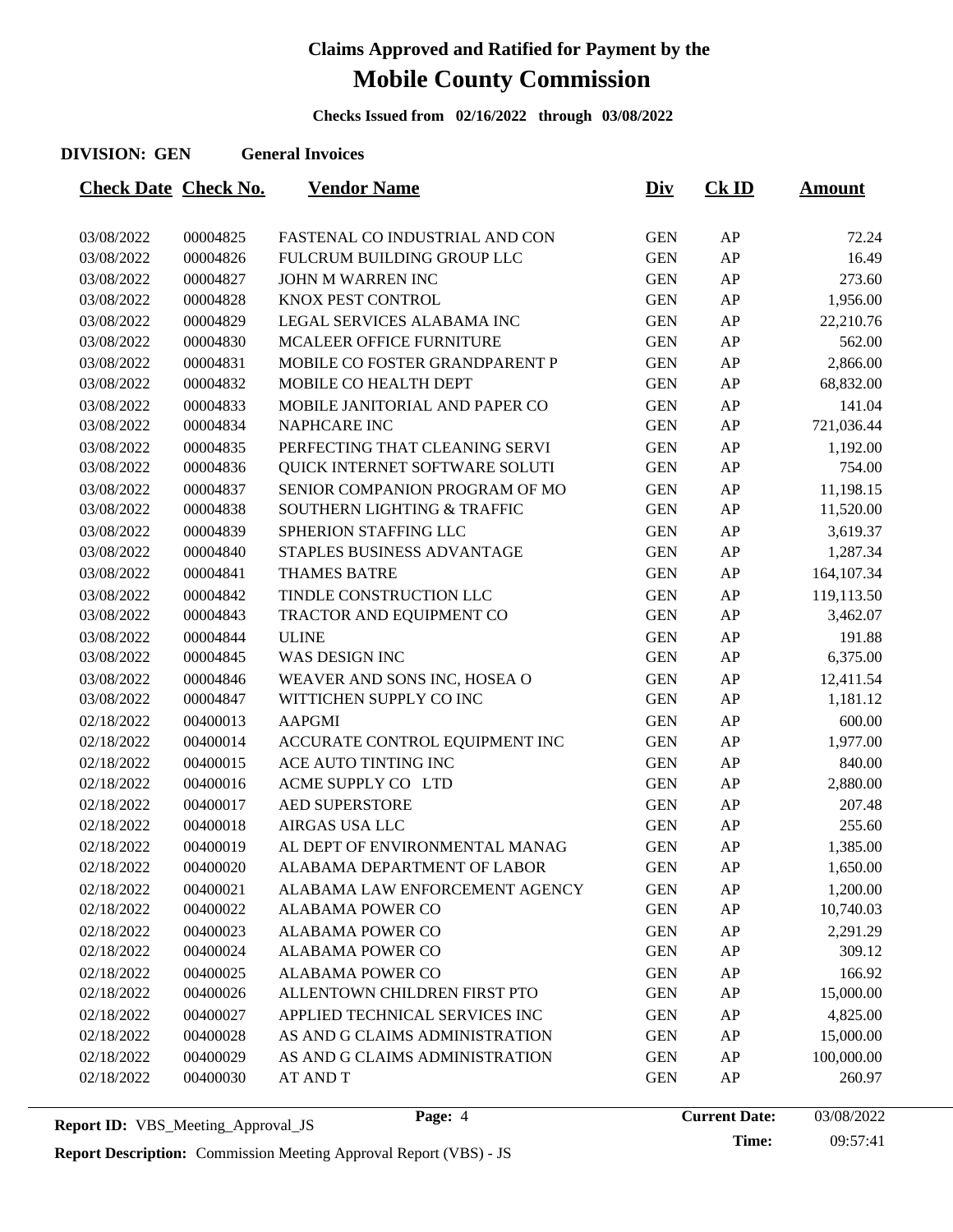**Checks Issued from 02/16/2022 through 03/08/2022**

#### **DIVISION: GEN General Invoices**

| <b>Check Date Check No.</b> |          | <b>Vendor Name</b>                   | <u>Div</u> | $CK$ ID    | <u>Amount</u> |
|-----------------------------|----------|--------------------------------------|------------|------------|---------------|
|                             |          |                                      |            |            |               |
| 02/18/2022                  | 00400031 | <b>AUBURN UNIVERSITY</b>             | <b>GEN</b> | AP         | 750.00        |
| 02/18/2022                  | 00400032 | <b>B ALEXANDER ENTERPRISES LLC</b>   | <b>GEN</b> | AP         | 250.00        |
| 02/18/2022                  | 00400033 | BEN M RADCLIFF CONTRACTOR INC        | <b>GEN</b> | AP         | 1,214,603.24  |
| 02/18/2022                  | 00400034 | <b>BOARD OF SCHOOL COMMISSIONERS</b> | <b>GEN</b> | AP         | 12,282.80     |
| 02/18/2022                  | 00400035 | <b>BOB BARKER CO INC</b>             | <b>GEN</b> | AP         | 442.44        |
| 02/18/2022                  | 00400036 | <b>BORDEN DAIRY COMPANY</b>          | <b>GEN</b> | AP         | 411.57        |
| 02/18/2022                  | 00400037 | CITY ELECTRIC SUPPLY                 | <b>GEN</b> | AP         | 305.00        |
| 02/18/2022                  | 00400038 | CITY OF CHICKASAW BOARD OF EDU       | <b>GEN</b> | AP         | 326.87        |
| 02/18/2022                  | 00400039 | <b>CLARIS INTERNATIONAL INC</b>      | <b>GEN</b> | AP         | 2,406.00      |
| 02/18/2022                  | 00400040 | <b>CLARK SHAW MAGNET PTA</b>         | <b>GEN</b> | AP         | 20,000.00     |
| 02/18/2022                  | 00400041 | <b>COMCAST CABLE</b>                 | <b>GEN</b> | AP         | 6.32          |
| 02/18/2022                  | 00400042 | COUNTY IMPROVEMENT FUND              | <b>GEN</b> | AP         | 3,000,000.00  |
| 02/18/2022                  | 00400043 | CPC SOFTWARE SOLUTIONS               | <b>GEN</b> | AP         | 424.20        |
| 02/18/2022                  | 00400044 | <b>CRAFT TRAINING FUND</b>           | <b>GEN</b> | AP         | 11,208.00     |
| 02/18/2022                  | 00400045 | <b>CUSTOM DESIGNS</b>                | <b>GEN</b> | AP         | 375.00        |
| 02/18/2022                  | 00400046 | DADE PAPER AND BAG CO                | <b>GEN</b> | AP         | 482.10        |
| 02/18/2022                  | 00400047 | <b>DISH</b>                          | <b>GEN</b> | AP         | 125.08        |
| 02/18/2022                  | 00400048 | EASTBURN, GREG                       | <b>GEN</b> | AP         | 48.12         |
| 02/18/2022                  | 00400049 | <b>J2 CLOUD SERVICES LLC</b>         | <b>GEN</b> | AP         | 29.99         |
| 02/18/2022                  | 00400050 | <b>EMPIRE TRUCK SALES INC</b>        | <b>GEN</b> | AP         | 746.32        |
| 02/18/2022                  | 00400051 | <b>EVANS</b>                         | <b>GEN</b> | AP         | 633.60        |
| 02/18/2022                  | 00400052 | <b>FLEETPRIDE INC</b>                | <b>GEN</b> | AP         | 111.30        |
| 02/18/2022                  | 00400053 | <b>GALLS LLC</b>                     | <b>GEN</b> | AP         | 7,425.00      |
| 02/18/2022                  | 00400054 | <b>GENERAL FUND</b>                  | <b>GEN</b> | AP         | 12,977.54     |
| 02/18/2022                  | 00400055 | <b>GENERAL FUND</b>                  | <b>GEN</b> | AP         | 8,726,723.00  |
| 02/18/2022                  | 00400056 | <b>GORAM AIR CONDITIONING CO INC</b> | <b>GEN</b> | AP         | 499.00        |
| 02/18/2022                  | 00400057 | <b>GULF OF MEXICO ALLIANCE</b>       | <b>GEN</b> | AP         | 250.00        |
| 02/18/2022                  | 00400058 | H G MAYBECK CO INC                   | <b>GEN</b> | AP         | 3,450.20      |
| 02/18/2022                  | 00400059 | HILLER SYSTEMS INC                   | <b>GEN</b> | AP         | 898.15        |
| 02/18/2022                  | 00400060 | HOME DEPOT, THE                      | <b>GEN</b> | AP         | 525.35        |
| 02/18/2022                  | 00400061 | <b>INDIGENT CARE FUND</b>            | <b>GEN</b> | ${\sf AP}$ | 61,491.65     |
| 02/18/2022                  | 00400062 | JOHN G WALTON CONSTRUCTION CO        | <b>GEN</b> | AP         | 34,508.14     |
| 02/18/2022                  | 00400063 | JOHNSON CONTROLS FIRE PROTECTI       | <b>GEN</b> | AP         | 724.10        |
| 02/18/2022                  | 00400065 | KITTRELL AUTO GLASS LLC              | <b>GEN</b> | AP         | 310.00        |
| 02/18/2022                  | 00400066 | <b>LAWSON PRODUCTS INC</b>           | <b>GEN</b> | AP         | 865.88        |
| 02/18/2022                  | 00400067 | LOGICAL COMPUTER SOLUTIONS           | <b>GEN</b> | AP         | 16,157.25     |
| 02/18/2022                  | 00400068 | M AND A STAMP AND SIGN CO            | <b>GEN</b> | AP         | 78.65         |
| 02/18/2022                  | 00400069 | M AND A STAMP CO                     | <b>GEN</b> | AP         | 42.30         |
| 02/18/2022                  | 00400070 | MARY B AUSTIN ELEMENTARY SCHOO       | <b>GEN</b> | AP         | 20,000.00     |
| 02/18/2022                  | 00400071 | MATRANGA, NICK                       | <b>GEN</b> | AP         | 170.66        |
| 02/18/2022                  | 00400072 | MCCONNELL AUTOMOTIVE CORP            | <b>GEN</b> | AP         | 1,374.29      |
|                             |          |                                      |            |            |               |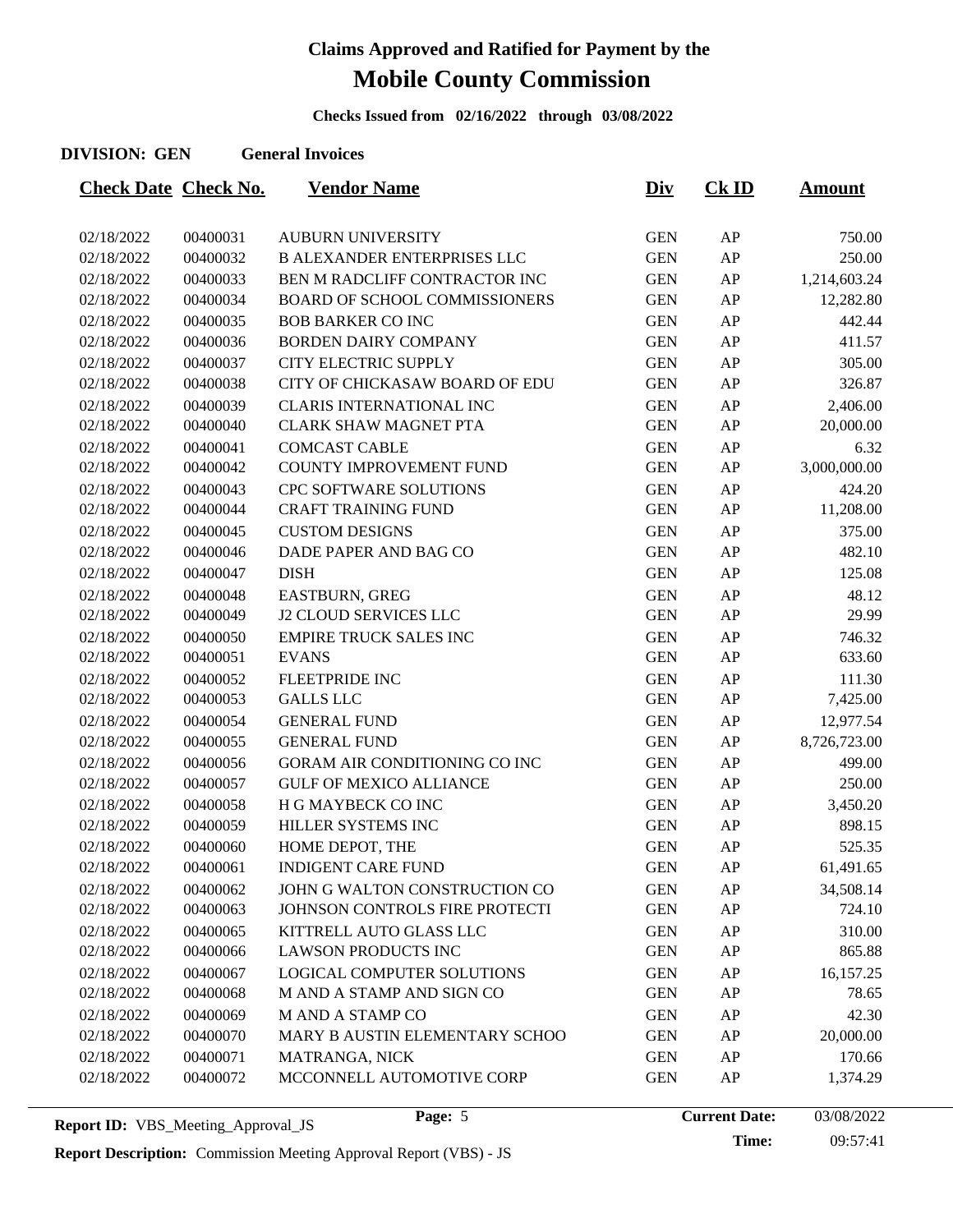**Checks Issued from 02/16/2022 through 03/08/2022**

#### **DIVISION: GEN General Invoices**

| <b>Check Date Check No.</b> |          | <b>Vendor Name</b>              | <u>Div</u> | $CK$ ID | <u>Amount</u> |
|-----------------------------|----------|---------------------------------|------------|---------|---------------|
|                             |          |                                 |            |         |               |
| 02/18/2022                  | 00400073 | MCDAVID JONES ELEMENTARY BOOST  | <b>GEN</b> | AP      | 19,139.00     |
| 02/18/2022                  | 00400074 | <b>MICROGENICS CORP</b>         | <b>GEN</b> | AP      | 1,749.14      |
| 02/18/2022                  | 00400075 | MOBILE CASH AND CARRY           | <b>GEN</b> | AP      | 248.60        |
| 02/18/2022                  | 00400076 | MOBILE CO GRANT FUND            | <b>GEN</b> | AP      | 156,000.00    |
| 02/18/2022                  | 00400077 | MOBILE COUNTY EMS SYSTEMS RESC  | <b>GEN</b> | AP      | 350.00        |
| 02/18/2022                  | 00400078 | <b>MOBILE FENCE CO</b>          | <b>GEN</b> | AP      | 940.00        |
| 02/18/2022                  | 00400079 | MOBILE INSTRUMENT CO INC        | <b>GEN</b> | AP      | 280.00        |
| 02/18/2022                  | 00400080 | MULLINAX FORD OF MOBILE LLC     | <b>GEN</b> | AP      | 3,439.83      |
| 02/18/2022                  | 00400081 | O REILLY AUTOMOTIVE STORES INC  | <b>GEN</b> | AP      | 506.28        |
| 02/18/2022                  | 00400082 | OFFICE DEPOT                    | <b>GEN</b> | AP      | 166.11        |
| 02/18/2022                  | 00400083 | OFFICE MASTER INC               | <b>GEN</b> | AP      | 598.20        |
| 02/18/2022                  | 00400084 | OLENSKY BROTHERS OFFICE PRODUC  | <b>GEN</b> | AP      | 1,958.40      |
| 02/18/2022                  | 00400085 | PIERCE LEDYARD PC               | <b>GEN</b> | AP      | 975.00        |
| 02/18/2022                  | 00400086 | PINNACLE NETWORX LLC            | <b>GEN</b> | AP      | 2,789.88      |
| 02/18/2022                  | 00400087 | PIONEER TECHNOLOGY GROUP LLC    | <b>GEN</b> | AP      | 42,510.00     |
| 02/18/2022                  | 00400088 | PRECISION DELTA CORP            | <b>GEN</b> | AP      | 8,868.90      |
| 02/18/2022                  | 00400089 | ROSENTHAL AND ROSENTHAL INC     | <b>GEN</b> | AP      | 3,594.00      |
| 02/18/2022                  | 00400090 | ROSTEN, PETER                   | <b>GEN</b> | AP      | 2,692.30      |
| 02/18/2022                  | 00400091 | RUBBER AND SPECIALTIES          | <b>GEN</b> | AP      | 83.70         |
| 02/18/2022                  | 00400092 | <b>SABEL STEEL SERVICE</b>      | <b>GEN</b> | AP      | 2,999.00      |
| 02/18/2022                  | 00400093 | SARALAND CITY SCHOOL SYSTEM     | <b>GEN</b> | AP      | 740.70        |
| 02/18/2022                  | 00400094 | SERVPRO OF NORTH AND NORTHWEST  | <b>GEN</b> | AP      | 275.00        |
| 02/18/2022                  | 00400095 | <b>SHARP ELECTRONICS CORP</b>   | <b>GEN</b> | AP      | 4,139.68      |
| 02/18/2022                  | 00400096 | SHI INTERNATIONAL CORP          | <b>GEN</b> | AP      | 25.52         |
| 02/18/2022                  | 00400097 | SIRCHIE FINGER PRINT LABORATOR  | <b>GEN</b> | AP      | 227.68        |
| 02/18/2022                  | 00400098 | <b>SNAP ON TOOLS</b>            | <b>GEN</b> | AP      | 2,164.20      |
| 02/18/2022                  | 00400099 | SOUTH ALABAMA UTILITIES         | <b>GEN</b> | AP      | 973.89        |
| 02/18/2022                  | 00400100 | STRICKLAND PAPER CO INC         | <b>GEN</b> | AP      | 167.25        |
| 02/18/2022                  | 00400101 | THE PARTS HOUSE                 | <b>GEN</b> | AP      | 4,398.84      |
| 02/18/2022                  | 00400102 | THOMPSON TRACTOR CO INC         | <b>GEN</b> | AP      | 64.80         |
| 02/18/2022                  | 00400103 | WEST PUBLISHING CORPORATION     | <b>GEN</b> | AP      | 1,835.31      |
| 02/18/2022                  | 00400104 | UNITED WAY OF SOUTHWEST ALABAM  | <b>GEN</b> | AP      | 10,000.00     |
| 02/18/2022                  | 00400105 | UTZ QUALITY FOODS LLC           | <b>GEN</b> | AP      | 132.86        |
| 02/18/2022                  | 00400106 | VERNEUILLE, WALTER D            | <b>GEN</b> | AP      | 988.00        |
| 02/18/2022                  | 00400107 | WARD INTERNATIONAL TRUCKS OF A  | <b>GEN</b> | AP      | 682.29        |
| 02/18/2022                  | 00400108 | <b>XEROX CORP</b>               | <b>GEN</b> | AP      | 496.03        |
| 02/18/2022                  | 00400109 | <b>XEROX FINANCIAL SERVICES</b> | <b>GEN</b> | AP      | 2,653.82      |
| 02/18/2022                  | 00400110 | <b>ZORO</b>                     | <b>GEN</b> | AP      | 2,880.24      |
| 02/23/2022                  | 00400111 | AIRGAS USA LLC                  | <b>GEN</b> | AP      | 139.95        |
| 02/23/2022                  | 00400112 | ALABAMA DEPT OF REVENUE         | <b>GEN</b> | AP      | 2.50          |
| 02/23/2022                  | 00400113 | <b>ALACOURT COM</b>             | <b>GEN</b> | AP      | 112.00        |
|                             |          |                                 |            |         |               |

**Report Description:** Commission Meeting Approval Report (VBS) - JS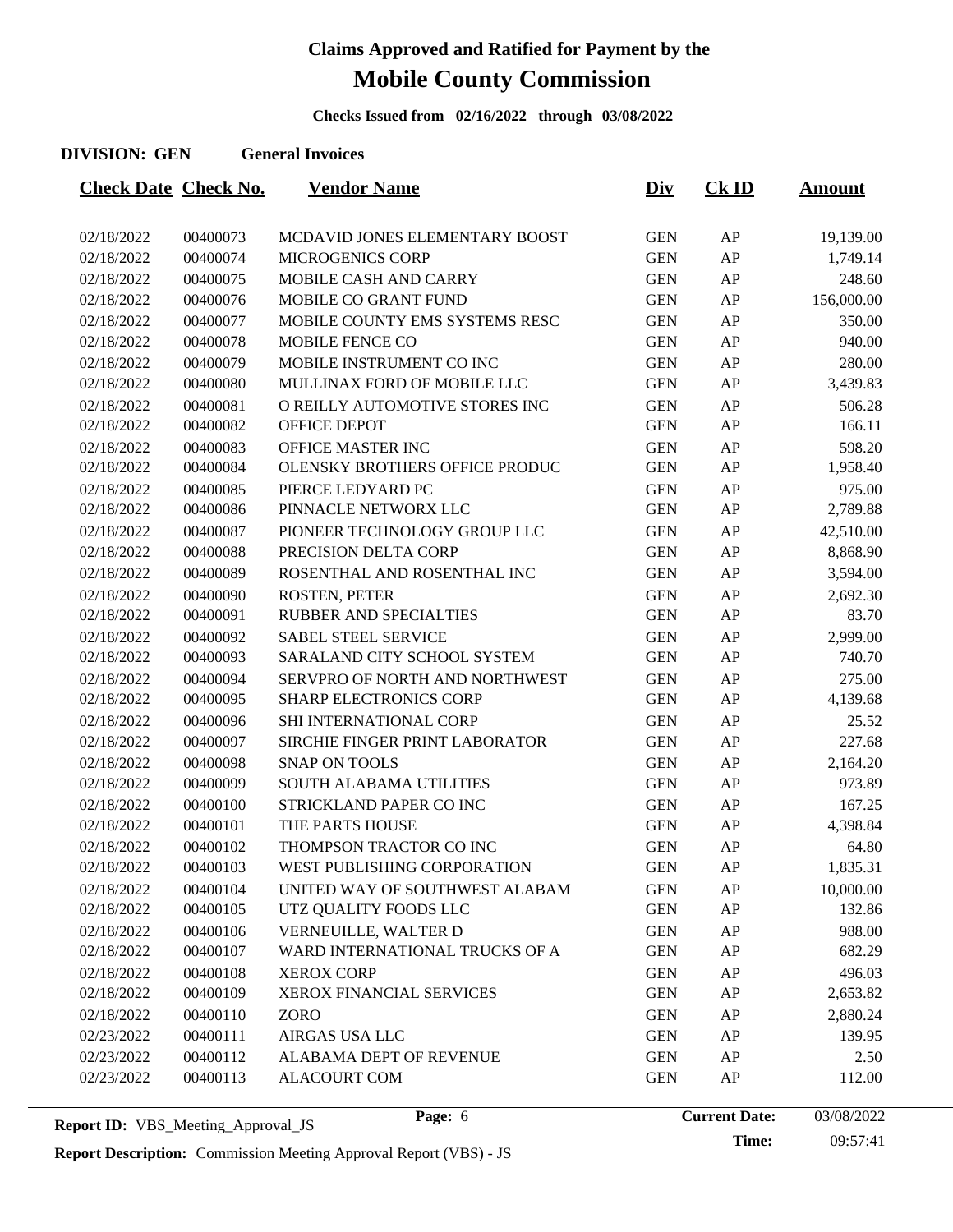**Checks Issued from 02/16/2022 through 03/08/2022**

#### **DIVISION: GEN General Invoices**

| <b>Check Date Check No.</b> |          | <b>Vendor Name</b>                    | <u>Div</u> | $CK$ ID | <b>Amount</b> |
|-----------------------------|----------|---------------------------------------|------------|---------|---------------|
|                             |          |                                       |            |         |               |
| 02/23/2022                  | 00400114 | ALLIED TIME USA INC                   | <b>GEN</b> | AP      | 386.00        |
| 02/23/2022                  | 00400115 | <b>AMERICAN FOODS INC</b>             | <b>GEN</b> | AP      | 3,386.45      |
| 02/23/2022                  | 00400116 | ANIMAL CARE OF MOBILE COUNTY          | <b>GEN</b> | AP      | 380.00        |
| 02/23/2022                  | 00400117 | AT AND T LONG DISTANCE SERVICE        | <b>GEN</b> | AP      | 469.03        |
| 02/23/2022                  | 00400118 | AT AND T LONG DISTANCE SERVICE        | <b>GEN</b> | AP      | 110.68        |
| 02/23/2022                  | 00400119 | AT AND T MOBILITY II LLC              | <b>GEN</b> | AP      | 5,716.36      |
| 02/23/2022                  | 00400120 | <b>ATCHISON FIRM PC</b>               | <b>GEN</b> | AP      | 501.36        |
| 02/23/2022                  | 00400121 | <b>BELL AND CO</b>                    | <b>GEN</b> | AP      | 1,149.46      |
| 02/23/2022                  | 00400122 | <b>BLUE CROSS BLUE SHIELD OF ALAB</b> | <b>GEN</b> | AP      | 12,137.75     |
| 02/23/2022                  | 00400123 | <b>BOB BARKER CO INC</b>              | <b>GEN</b> | AP      | 43.64         |
| 02/23/2022                  | 00400124 | <b>BORDEN DAIRY COMPANY</b>           | <b>GEN</b> | AP      | 614.30        |
| 02/23/2022                  | 00400125 | HORIZONS INCORPORATED                 | <b>GEN</b> | AP      | 2,317.13      |
| 02/23/2022                  | 00400126 | CITY ELECTRIC SUPPLY                  | <b>GEN</b> | AP      | 945.68        |
| 02/23/2022                  | 00400127 | <b>CLEANSTRIKE LLC</b>                | <b>GEN</b> | AP      | 1,654.80      |
| 02/23/2022                  | 00400128 | <b>COMCAST CABLE</b>                  | <b>GEN</b> | AP      | 371.49        |
| 02/23/2022                  | 00400129 | CPC SOFTWARE SOLUTIONS                | <b>GEN</b> | AP      | 300.00        |
| 02/23/2022                  | 00400130 | DADE PAPER AND BAG CO                 | <b>GEN</b> | AP      | 1,158.70      |
| 02/23/2022                  | 00400131 | DEAN, TREGINA                         | <b>GEN</b> | AP      | 549.78        |
| 02/23/2022                  | 00400132 | DOGVACCINE4LESS.COM                   | <b>GEN</b> | AP      | 636.00        |
| 02/23/2022                  | 00400133 | <b>FLOW INNOVATIONS</b>               | <b>GEN</b> | AP      | 2,537.97      |
| 02/23/2022                  | 00400134 | FRANKLIN PLANNER CORPORATION          | <b>GEN</b> | AP      | 32.35         |
| 02/23/2022                  | 00400135 | <b>GALLS LLC</b>                      | <b>GEN</b> | AP      | 438.00        |
| 02/23/2022                  | 00400136 | HASTIE, KIM                           | <b>GEN</b> | AP      | 38.20         |
| 02/23/2022                  | 00400137 | HAWKINS, LESLIE D                     | <b>GEN</b> | AP      | 620.00        |
| 02/23/2022                  | 00400138 | <b>LOWES</b>                          | <b>GEN</b> | AP      | 845.89        |
| 02/23/2022                  | 00400139 | MAC'S FRESH PRODUCE LLC               | <b>GEN</b> | AP      | 528.26        |
| 02/23/2022                  | 00400140 | MATRANGA, NICK                        | <b>GEN</b> | AP      | 378.75        |
| 02/23/2022                  | 00400141 | MCCONNELL AUTOMOTIVE CORP             | <b>GEN</b> | AP      | 16.55         |
| 02/23/2022                  | 00400142 | MCCRORY AND WILLIAMS                  | <b>GEN</b> | AP      | 72,980.90     |
| 02/23/2022                  | 00400143 | MCMASTER CARR SUPPLY CO               | <b>GEN</b> | AP      | 316.81        |
| 02/23/2022                  | 00400144 | MINGLEDORFFS INC                      | <b>GEN</b> | AP      | 1,645.17      |
| 02/23/2022                  | 00400145 | MLK CIVIC & BUSINESS ORGANIZAT        | <b>GEN</b> | AP      | 8,500.00      |
| 02/23/2022                  | 00400146 | <b>MOBILE PRESS REGISTER</b>          | <b>GEN</b> | AP      | 72.90         |
| 02/23/2022                  | 00400147 | OEC BUSINESS SUPPLIES                 | <b>GEN</b> | AP      | 6,911.64      |
| 02/23/2022                  | 00400148 | OFFICE DEPOT                          | <b>GEN</b> | AP      | 1,289.84      |
| 02/23/2022                  | 00400149 | OLENSKY BROTHERS OFFICE PRODUC        | <b>GEN</b> | AP      | 865.60        |
| 02/23/2022                  | 00400150 | PIERCE LEDYARD PC                     | <b>GEN</b> | AP      | 1,381.00      |
| 02/23/2022                  | 00400151 | PITNEY BOWES                          | <b>GEN</b> | AP      | 4,419.70      |
| 02/23/2022                  | 00400152 | PROVETLOGIC LLC                       | <b>GEN</b> | AP      | 358.00        |
| 02/23/2022                  | 00400153 | <b>REGIONS BANK</b>                   | <b>GEN</b> | AP      | 3,850.00      |
| 02/23/2022                  | 00400154 | REPUBLIC PARKING SYSTEMS              | <b>GEN</b> | AP      | 110.00        |
|                             |          |                                       |            |         |               |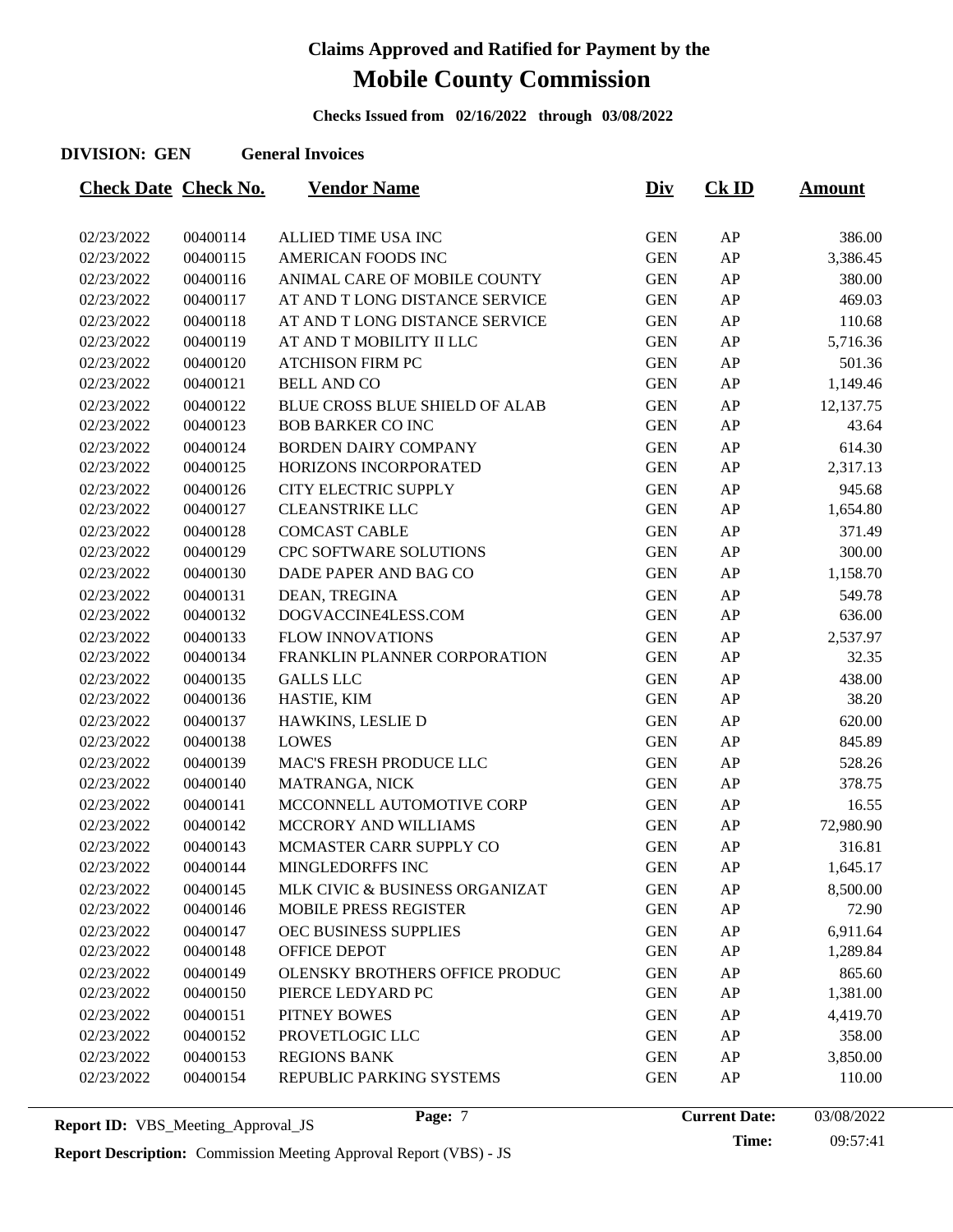**Checks Issued from 02/16/2022 through 03/08/2022**

#### **DIVISION: GEN General Invoices**

| <b>Check Date Check No.</b> |          | <b>Vendor Name</b>             | <u>Div</u> | $CK$ ID | <b>Amount</b> |
|-----------------------------|----------|--------------------------------|------------|---------|---------------|
|                             |          |                                |            |         |               |
| 02/23/2022                  | 00400155 | ROOFERS MART SOUTHEAST INC     | <b>GEN</b> | AP      | 450.00        |
| 02/23/2022                  | 00400156 | S AND S SPRINKLER CO LLC       | <b>GEN</b> | AP      | 300.00        |
| 02/23/2022                  | 00400157 | <b>SHARP ELECTRONICS CORP</b>  | <b>GEN</b> | AP      | 2,342.20      |
| 02/23/2022                  | 00400158 | <b>SHARP ELECTRONICS CORP</b>  | <b>GEN</b> | AP      | 8.95          |
| 02/23/2022                  | 00400159 | SPROT PRINTER RIBBONS LLC      | <b>GEN</b> | AP      | 363.60        |
| 02/23/2022                  | 00400160 | STRICKLAND PAPER CO INC        | <b>GEN</b> | AP      | 1,170.75      |
| 02/23/2022                  | 00400161 | TAYLOR WHITE ELEMENTARY PTA    | <b>GEN</b> | AP      | 20,000.00     |
| 02/23/2022                  | 00400162 | TETRA TECH INC                 | <b>GEN</b> | AP      | 4,730.00      |
| 02/23/2022                  | 00400163 | TETRA TECH INC                 | <b>GEN</b> | AP      | 122,170.00    |
| 02/23/2022                  | 00400164 | TETRA TECH INC                 | <b>GEN</b> | AP      | 15,959.54     |
| 02/23/2022                  | 00400165 | THOMPSON ENGINEERING           | <b>GEN</b> | AP      | 20,624.80     |
| 02/23/2022                  | 00400166 | TK ELEVATOR CORPORATION        | <b>GEN</b> | AP      | 7,507.26      |
| 02/23/2022                  | 00400167 | VISION SECURITY TECHNOLOGIES   | <b>GEN</b> | AP      | 7,669.80      |
| 02/23/2022                  | 00400168 | WADHWANI, ALISON               | <b>GEN</b> | AP      | 80.16         |
| 02/23/2022                  | 00400169 | WILLIAMSON, KATIE              | <b>GEN</b> | AP      | 80.13         |
| 02/23/2022                  | 00400170 | <b>XEROX CORP</b>              | <b>GEN</b> | AP      | 1,174.45      |
| 02/23/2022                  | 00400171 | XEROX FINANCIAL SERVICES       | <b>GEN</b> | AP      | 1,738.47      |
| 02/25/2022                  | 00400174 | A AND M PORTABLES INC          | <b>GEN</b> | AP      | 150.00        |
| 02/25/2022                  | 00400175 | ALABAMA DEPARTMENT OF LABOR    | <b>GEN</b> | AP      | 75.00         |
| 02/25/2022                  | 00400176 | ALABAMA DEPT OF REVENUE        | <b>GEN</b> | AP      | 1.25          |
| 02/25/2022                  | 00400177 | ALABAMA INSTITUTE FOR THE DEAF | <b>GEN</b> | AP      | 1,592.40      |
| 02/25/2022                  | 00400178 | ALABAMA MEDIA GROUP            | <b>GEN</b> | AP      | 262.30        |
| 02/25/2022                  | 00400179 | ALABAMA PIPE AND SUPPLY CO INC | <b>GEN</b> | AP      | 2,946.16      |
| 02/25/2022                  | 00400180 | <b>ALABAMA POWER CO</b>        | <b>GEN</b> | AP      | 215.93        |
| 02/25/2022                  | 00400181 | <b>ALABAMA POWER CO</b>        | <b>GEN</b> | AP      | 191.27        |
| 02/25/2022                  | 00400182 | <b>ALABAMA POWER CO</b>        | <b>GEN</b> | AP      | 423.25        |
| 02/25/2022                  | 00400183 | <b>ALABAMA POWER CO</b>        | <b>GEN</b> | AP      | 1,829.79      |
| 02/25/2022                  | 00400184 | <b>ALABAMA POWER CO</b>        | <b>GEN</b> | AP      | 115.83        |
| 02/25/2022                  | 00400185 | <b>ALABAMA POWER CO</b>        | <b>GEN</b> | AP      | 433.94        |
| 02/25/2022                  | 00400186 | <b>ALABAMA POWER CO</b>        | <b>GEN</b> | AP      | 9,962.63      |
| 02/25/2022                  | 00400187 | <b>ALABAMA POWER CO</b>        | <b>GEN</b> | AP      | 7,154.79      |
| 02/25/2022                  | 00400188 | <b>ALABAMA POWER CO</b>        | <b>GEN</b> | AP      | 3,277.36      |
| 02/25/2022                  | 00400189 | <b>ALABAMA POWER CO</b>        | <b>GEN</b> | AP      | 2,614.18      |
| 02/25/2022                  | 00400190 | <b>ALABAMA POWER CO</b>        | <b>GEN</b> | AP      | 6,803.71      |
| 02/25/2022                  | 00400191 | ALABAMA POWER CO               | <b>GEN</b> | AP      | 1,817.14      |
| 02/25/2022                  | 00400192 | <b>ALABAMA POWER CO</b>        | <b>GEN</b> | AP      | 32.14         |
| 02/25/2022                  | 00400193 | <b>ALABAMA POWER CO</b>        | <b>GEN</b> | AP      | 1,822.64      |
| 02/25/2022                  | 00400194 | <b>ALABAMA POWER CO</b>        | <b>GEN</b> | AP      | 71.22         |
| 02/25/2022                  | 00400195 | <b>ALABAMA POWER CO</b>        | <b>GEN</b> | AP      | 80.15         |
| 02/25/2022                  | 00400196 | <b>ALABAMA POWER CO</b>        | <b>GEN</b> | AP      | 12,137.14     |
| 02/25/2022                  | 00400197 | <b>ALABAMA POWER CO</b>        | <b>GEN</b> | AP      | 27.34         |
|                             |          |                                |            |         |               |

**Report ID:** VBS\_Meeting\_Approval\_JS **Page:** 8 **Page:** 8 **Current Date: Report Description:** Commission Meeting Approval Report (VBS) - JS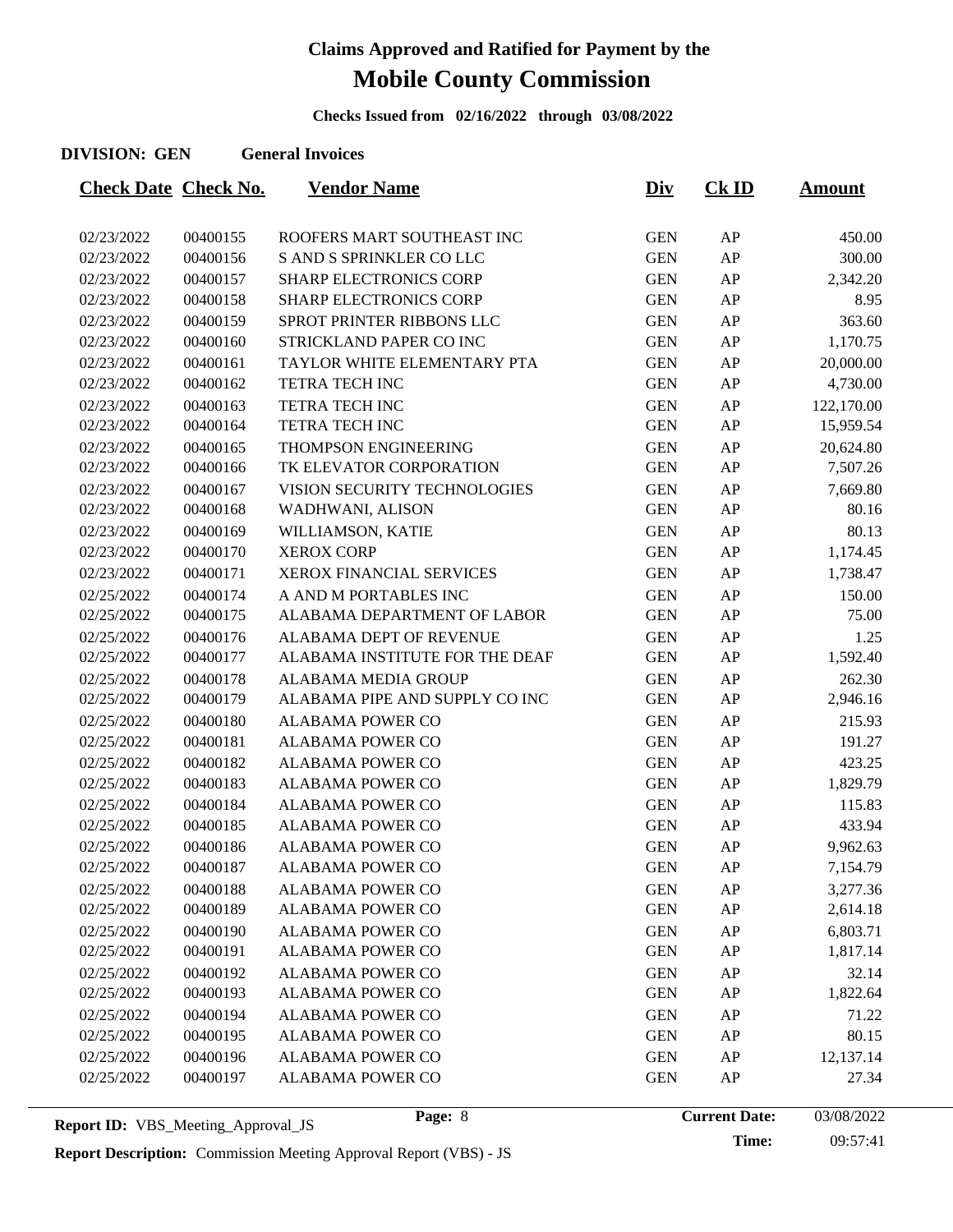**Checks Issued from 02/16/2022 through 03/08/2022**

#### **DIVISION: GEN General Invoices**

| <b>Check Date Check No.</b> |          | <b>Vendor Name</b>               | <u>Div</u> | $CK$ ID    | <b>Amount</b> |
|-----------------------------|----------|----------------------------------|------------|------------|---------------|
|                             |          |                                  |            |            |               |
| 02/25/2022                  | 00400198 | <b>ALABAMA POWER CO</b>          | <b>GEN</b> | ${\sf AP}$ | 132.31        |
| 02/25/2022                  | 00400199 | <b>ALABAMA POWER CO</b>          | <b>GEN</b> | ${\sf AP}$ | 1,321.27      |
| 02/25/2022                  | 00400200 | <b>ALABAMA POWER CO</b>          | <b>GEN</b> | AP         | 155.18        |
| 02/25/2022                  | 00400201 | <b>ALABAMA POWER CO</b>          | <b>GEN</b> | AP         | 40.62         |
| 02/25/2022                  | 00400202 | ANDREWS HARDWARE CO INC          | <b>GEN</b> | AP         | 199.56        |
| 02/25/2022                  | 00400203 | <b>ARROW MAGNOLIA</b>            | <b>GEN</b> | ${\sf AP}$ | 415.91        |
| 02/25/2022                  | 00400204 | AS AND G CLAIMS ADMINISTRATION   | <b>GEN</b> | AP         | 29,000.00     |
| 02/25/2022                  | 00400205 | ASSOC OF COUNTY COMMISSIONS OF   | <b>GEN</b> | AP         | 5,000.00      |
| 02/25/2022                  | 00400206 | <b>ATCHISON FIRM PC</b>          | <b>GEN</b> | AP         | 200.00        |
| 02/25/2022                  | 00400207 | <b>AUBURN UNIVERSITY</b>         | <b>GEN</b> | ${\sf AP}$ | 225.00        |
| 02/25/2022                  | 00400208 | AVERY, MICHAEL T                 | <b>GEN</b> | AP         | 59.73         |
| 02/25/2022                  | 00400209 | <b>BAILEYS POOL AND PATIO</b>    | <b>GEN</b> | AP         | 605.75        |
| 02/25/2022                  | 00400210 | <b>BAMA PEST CONTROL</b>         | <b>GEN</b> | AP         | 755.00        |
| 02/25/2022                  | 00400211 | <b>BAY AREA CONTRACTING INC</b>  | <b>GEN</b> | ${\sf AP}$ | 650.00        |
| 02/25/2022                  | 00400212 | <b>BAY LANDSCAPING INC</b>       | <b>GEN</b> | AP         | 122.75        |
| 02/25/2022                  | 00400213 | BAYSIDE IRRIGATION AND LANDSCA   | <b>GEN</b> | ${\sf AP}$ | 775.00        |
| 02/25/2022                  | 00400214 | <b>BLOSSMAN GAS INC</b>          | <b>GEN</b> | AP         | 62.98         |
| 02/25/2022                  | 00400215 | <b>BOB BARKER CO INC</b>         | <b>GEN</b> | AP         | 43.64         |
| 02/25/2022                  | 00400216 | <b>CALL NEWS</b>                 | <b>GEN</b> | AP         | 945.00        |
| 02/25/2022                  | 00400217 | <b>CENTURYLINK</b>               | <b>GEN</b> | AP         | 157.17        |
| 02/25/2022                  | 00400218 | <b>CENTURYLINK</b>               | <b>GEN</b> | ${\sf AP}$ | 113.23        |
| 02/25/2022                  | 00400219 | <b>CITY ELECTRIC SUPPLY</b>      | <b>GEN</b> | AP         | 2,850.87      |
| 02/25/2022                  | 00400220 | <b>COMCAST CABLE</b>             | <b>GEN</b> | AP         | 10.50         |
| 02/25/2022                  | 00400221 | COSTAR REALTY INFORMATION INC    | <b>GEN</b> | AP         | 5,677.42      |
| 02/25/2022                  | 00400222 | <b>COVETRUS NORTH AMERICA</b>    | <b>GEN</b> | ${\sf AP}$ | 97.95         |
| 02/25/2022                  | 00400223 | <b>COVINGTON AND SONS LLC</b>    | <b>GEN</b> | AP         | 250.00        |
| 02/25/2022                  | 00400224 | COPY PRODUCTS COMPANY            | <b>GEN</b> | AP         | 3,567.00      |
| 02/25/2022                  | 00400225 | CPC SOFTWARE SOLUTIONS           | <b>GEN</b> | ${\sf AP}$ | 198.65        |
| 02/25/2022                  | 00400226 | DADE PAPER AND BAG CO            | <b>GEN</b> | AP         | 3,058.44      |
| 02/25/2022                  | 00400227 | DEER OAKS EAP SERVICES LLC       | <b>GEN</b> | AP         | 2,167.20      |
| 02/25/2022                  | 00400228 | DEX IMAGING INC                  | <b>GEN</b> | AP         | 45.04         |
| 02/25/2022                  | 00400229 | ELECTRONIC SUPPLY CO             | <b>GEN</b> | AP         | 783.15        |
| 02/25/2022                  | 00400230 | <b>ESTATE OF JOSEPH H TAYLOR</b> | <b>GEN</b> | ${\sf AP}$ | 2,307.50      |
| 02/25/2022                  | 00400231 | <b>EVANS</b>                     | <b>GEN</b> | AP         | 1,604.45      |
| 02/25/2022                  | 00400232 | FEDERAL EXPRESS CORP             | <b>GEN</b> | AP         | 19.10         |
| 02/25/2022                  | 00400233 | FERGUSON ENTERPRISES INC         | <b>GEN</b> | ${\sf AP}$ | 2,162.34      |
| 02/25/2022                  | 00400234 | <b>GALLS LLC</b>                 | <b>GEN</b> | AP         | 2,479.00      |
| 02/25/2022                  | 00400235 | GARDNER, MARCELLETTE             | <b>GEN</b> | AP         | 2,893.61      |
| 02/25/2022                  | 00400236 | <b>GENERAL FUND</b>              | <b>GEN</b> | AP         | 49,974.05     |
| 02/25/2022                  | 00400237 | <b>GENERAL FUND</b>              | <b>GEN</b> | ${\sf AP}$ | 5,638.38      |
| 02/25/2022                  | 00400238 | <b>GENERAL FUND</b>              | <b>GEN</b> | ${\sf AP}$ | 4,035.49      |
|                             |          |                                  |            |            |               |

**Report ID:** VBS\_Meeting\_Approval\_JS **Page:** 9 **Page:** 9 **Current Date:** 

Page: 9 **Current Date:** 03/08/2022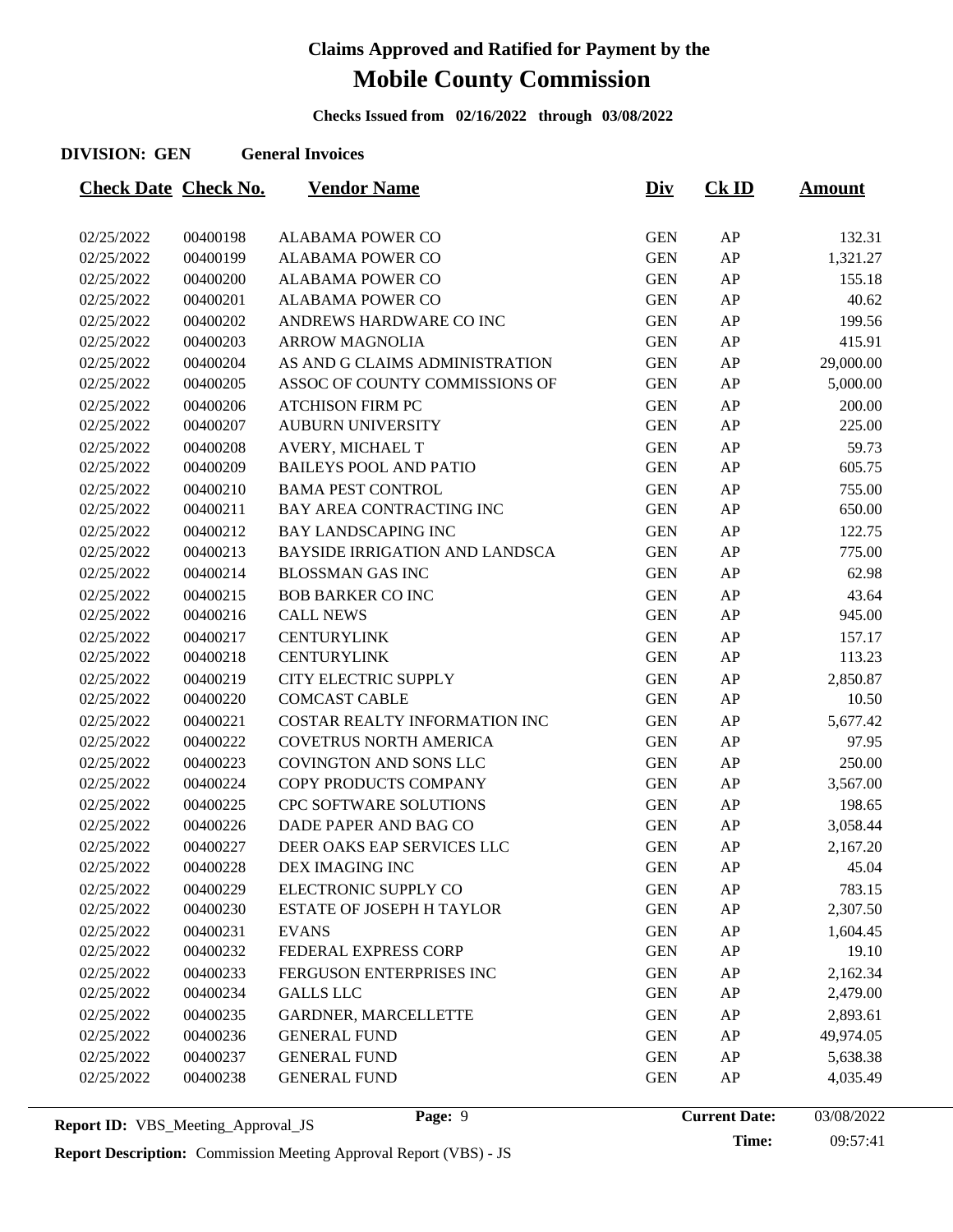**Checks Issued from 02/16/2022 through 03/08/2022**

#### **DIVISION: GEN General Invoices**

| <b>Check Date Check No.</b> |          | <b>Vendor Name</b>                    | <u>Div</u> | $CK$ ID | <u>Amount</u> |
|-----------------------------|----------|---------------------------------------|------------|---------|---------------|
| 02/25/2022                  | 00400239 | <b>GRAND BAY BUILDING MATERIAL IN</b> | <b>GEN</b> | AP      | 33.04         |
| 02/25/2022                  | 00400240 | GREENPOINT AG HOLDINGS LLC            | <b>GEN</b> | AP      | 1,327.00      |
| 02/25/2022                  | 00400241 | <b>GULF SUPPLY CO INC</b>             | <b>GEN</b> | AP      | 228.00        |
| 02/25/2022                  | 00400242 | H G MAYBECK CO INC                    | <b>GEN</b> | AP      | 768.00        |
| 02/25/2022                  | 00400243 | HAVEN HILL EGG CO INC                 | <b>GEN</b> | AP      | 62.70         |
| 02/25/2022                  | 00400244 | HEALTH INSURANCE ACCOUNT              | <b>GEN</b> | AP      | 1,120,577.00  |
| 02/25/2022                  | 00400245 | HOME DEPOT, THE                       | <b>GEN</b> | AP      | 729.36        |
| 02/25/2022                  | 00400246 | IND REVOLVING FUND DEPT OF COR        | <b>GEN</b> | AP      | 450.00        |
| 02/25/2022                  | 00400247 | INTERNATIONAL ASSOCIATION OF A        | <b>GEN</b> | AP      | 225.00        |
| 02/25/2022                  | 00400248 | <b>INTUIT</b>                         | <b>GEN</b> | AP      | 4,318.65      |
| 02/25/2022                  | 00400249 | JOHN G WALTON CONSTRUCTION CO         | <b>GEN</b> | AP      | 5,248.10      |
| 02/25/2022                  | 00400250 | <b>JONES WALKER</b>                   | <b>GEN</b> | AP      | 2,450.00      |
| 02/25/2022                  | 00400251 | <b>LEXISNEXIS RISK SOLUTIONS</b>      | <b>GEN</b> | AP      | 145.55        |
| 02/25/2022                  | 00400252 | <b>MARTIN MARIETTA MATERIALS</b>      | <b>GEN</b> | AP      | 48,398.06     |
| 02/25/2022                  | 00400253 | MCMASTER CARR SUPPLY CO               | <b>GEN</b> | AP      | 64.65         |
| 02/25/2022                  | 00400254 | MINGLEDORFFS INC                      | <b>GEN</b> | AP      | 140.00        |
| 02/25/2022                  | 00400255 | MOBILE AREA WATER AND SEWER SY        | <b>GEN</b> | AP      | 37.19         |
| 02/25/2022                  | 00400256 | MOBILE AREA WATER AND SEWER SY        | <b>GEN</b> | AP      | 50.95         |
| 02/25/2022                  | 00400257 | MOBILE AREA WATER AND SEWER SY        | <b>GEN</b> | AP      | 135.14        |
| 02/25/2022                  | 00400258 | MOBILE AREA WATER AND SEWER SY        | <b>GEN</b> | AP      | 416.61        |
| 02/25/2022                  | 00400259 | MOBILE AREA WATER AND SEWER SY        | <b>GEN</b> | AP      | 1,552.25      |
| 02/25/2022                  | 00400260 | MOBILE AREA WATER AND SEWER SY        | <b>GEN</b> | AP      | 417.72        |
| 02/25/2022                  | 00400261 | MOBILE AREA WATER AND SEWER SY        | <b>GEN</b> | AP      | 382.67        |
| 02/25/2022                  | 00400262 | MOBILE AREA WATER AND SEWER SY        | <b>GEN</b> | AP      | 66.70         |
| 02/25/2022                  | 00400263 | <b>MOBILE AREA WATER AND SEWER SY</b> | <b>GEN</b> | AP      | 110.12        |
| 02/25/2022                  | 00400264 | MOBILE AREA WATER AND SEWER SY        | <b>GEN</b> | AP      | 33.94         |
| 02/25/2022                  | 00400265 | MOBILE AREA WATER AND SEWER SY        | <b>GEN</b> | AP      | 110.97        |
| 02/25/2022                  | 00400266 | MOBILE AREA WATER AND SEWER SY        | <b>GEN</b> | AP      | 825.92        |
| 02/25/2022                  | 00400267 | MOBILE AREA WATER AND SEWER SY        | <b>GEN</b> | AP      | 110.97        |
| 02/25/2022                  | 00400268 | MOBILE AREA WATER AND SEWER SY        | <b>GEN</b> | AP      | 382.67        |
| 02/25/2022                  | 00400269 | MOBILE AREA WATER AND SEWER SY        | <b>GEN</b> | AP      | 382.67        |
| 02/25/2022                  | 00400270 | <b>MOBILE AREA WATER AND SEWER SY</b> | <b>GEN</b> | AP      | 37.19         |
| 02/25/2022                  | 00400271 | <b>MOBILE AREA WATER AND SEWER SY</b> | <b>GEN</b> | AP      | 37.19         |
| 02/25/2022                  | 00400272 | <b>MOBILE AREA WATER AND SEWER SY</b> | <b>GEN</b> | AP      | 474.67        |
| 02/25/2022                  | 00400273 | <b>MOBILE AREA WATER AND SEWER SY</b> | <b>GEN</b> | AP      | 403.67        |
| 02/25/2022                  | 00400274 | <b>MOBILE AREA WATER AND SEWER SY</b> | <b>GEN</b> | AP      | 2,618.13      |
| 02/25/2022                  | 00400275 | MOBILE CASH AND CARRY                 | <b>GEN</b> | AP      | 106.92        |
| 02/25/2022                  | 00400276 | MOBILE CO REVENUE COMMISSION          | <b>GEN</b> | AP      | 240.20        |
| 02/25/2022                  | 00400277 | MOBILE LUMBER AND BLDG MATERIA        | <b>GEN</b> | AP      | 516.00        |
| 02/25/2022                  | 00400278 | MOFFETT ROAD ACE HARDWARE LLC         | <b>GEN</b> | AP      | 6.18          |
| 02/25/2022                  | 00400279 | MOTOR CARRIER CONSULTANTS INC         | <b>GEN</b> | AP      | 825.00        |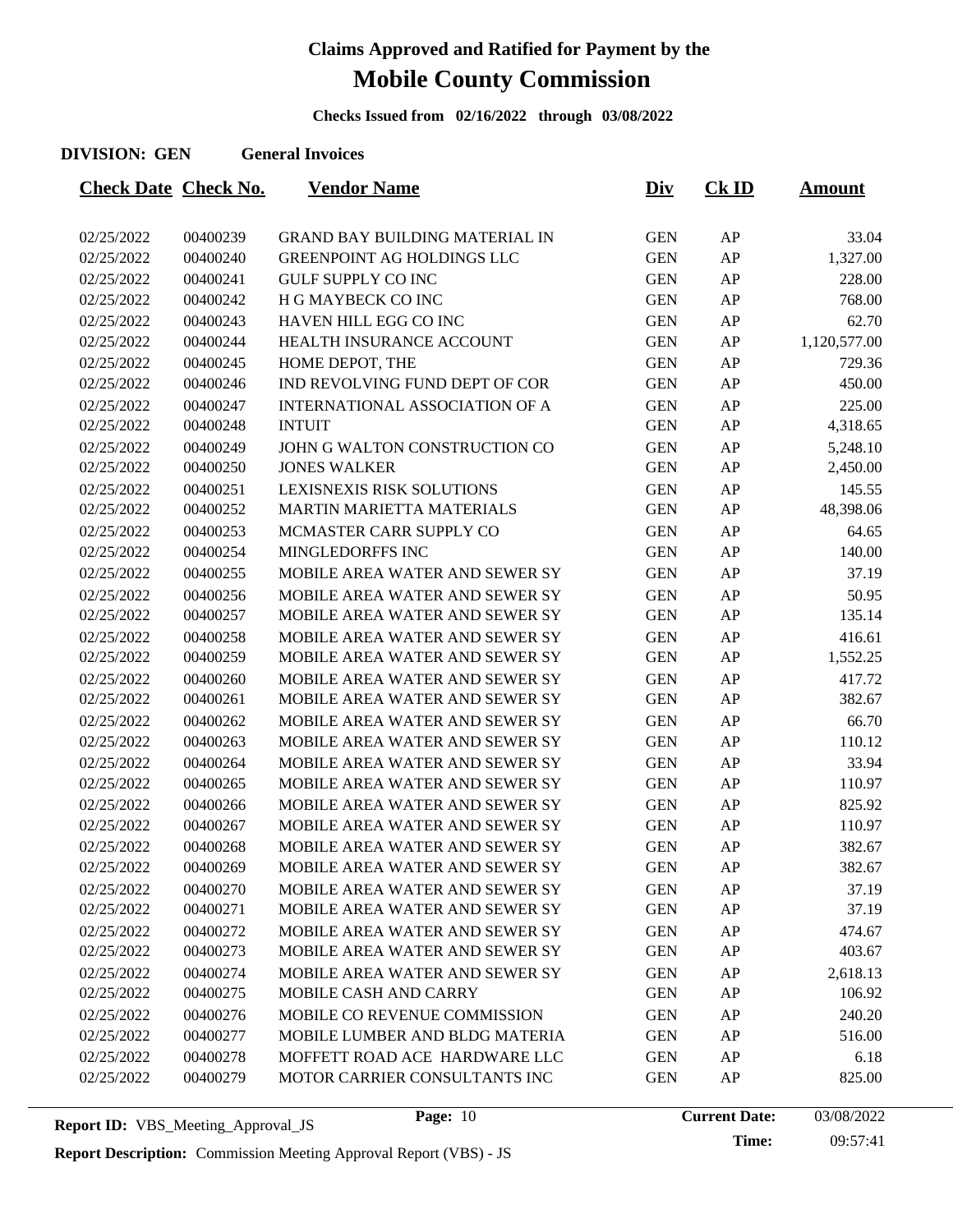**Checks Issued from 02/16/2022 through 03/08/2022**

#### **DIVISION: GEN General Invoices**

| <b>Check Date Check No.</b> |          | <b>Vendor Name</b>                    | <u>Div</u> | $CK$ ID    | <b>Amount</b> |
|-----------------------------|----------|---------------------------------------|------------|------------|---------------|
|                             |          |                                       |            |            |               |
| 02/25/2022                  | 00400280 | MWI VETERINARY SUPPLY CO              | <b>GEN</b> | AP         | 1,837.47      |
| 02/25/2022                  | 00400281 | OFFICE DEPOT                          | <b>GEN</b> | AP         | 719.58        |
| 02/25/2022                  | 00400282 | OFFICE MASTER INC                     | <b>GEN</b> | AP         | 609.00        |
| 02/25/2022                  | 00400283 | OLENSKY BROTHERS OFFICE PRODUC        | <b>GEN</b> | AP         | 2,909.60      |
| 02/25/2022                  | 00400284 | PDQ INTERMEDIATE INC                  | <b>GEN</b> | AP         | 6,300.00      |
| 02/25/2022                  | 00400285 | PRICE, JAMES L                        | <b>GEN</b> | ${\sf AP}$ | 1,383.85      |
| 02/25/2022                  | 00400286 | <b>QUADIENT INC</b>                   | <b>GEN</b> | AP         | 30,000.00     |
| 02/25/2022                  | 00400287 | RAM TOOL AND SUPPLY CO INC            | <b>GEN</b> | AP         | 314.49        |
| 02/25/2022                  | 00400288 | <b>S AND O ENTERPRISES</b>            | <b>GEN</b> | AP         | 1,005.00      |
| 02/25/2022                  | 00400289 | <b>SHARP ELECTRONICS CORP</b>         | <b>GEN</b> | AP         | 1,137.28      |
| 02/25/2022                  | 00400290 | SHRED IT US HOLD CO INC               | <b>GEN</b> | AP         | 197.38        |
| 02/25/2022                  | 00400291 | SOUTHERN PIPE AND SUPPLY CO IN        | <b>GEN</b> | AP         | 540.00        |
| 02/25/2022                  | 00400292 | STANLEY CONVERGENT SECURITY SO        | <b>GEN</b> | AP         | 115.38        |
| 02/25/2022                  | 00400293 | STRICKLAND PAPER CO INC               | <b>GEN</b> | ${\sf AP}$ | 7,013.00      |
| 02/25/2022                  | 00400294 | STUBBS, RACHAEL                       | <b>GEN</b> | AP         | 572.61        |
| 02/25/2022                  | 00400295 | TAYLOR, MARY A                        | <b>GEN</b> | AP         | 5,307.50      |
| 02/25/2022                  | 00400296 | THOMAS INDUSTRIES INC                 | <b>GEN</b> | AP         | 41,062.16     |
| 02/25/2022                  | 00400297 | TRANE USA INC                         | <b>GEN</b> | AP         | 280.56        |
| 02/25/2022                  | 00400298 | <b>USGS NATIONAL CENTER MS 270</b>    | <b>GEN</b> | AP         | 25,000.00     |
| 02/25/2022                  | 00400299 | WILLIAMS, KENNETH J                   | <b>GEN</b> | AP         | 456.00        |
| 02/25/2022                  | 00400300 | <b>XEROX CORP</b>                     | <b>GEN</b> | AP         | 115.21        |
| 03/03/2022                  | 00400301 | ACE AUTO TINTING INC                  | <b>GEN</b> | AP         | 660.00        |
| 03/03/2022                  | 00400302 | <b>AIRGAS USA LLC</b>                 | <b>GEN</b> | AP         | 382.03        |
| 03/03/2022                  | 00400303 | AL DEPT OF ENVIRONMENTAL MANAG        | <b>GEN</b> | AP         | 1,385.00      |
| 03/03/2022                  | 00400304 | ALABAMA DEPARTMENT OF LABOR           | <b>GEN</b> | AP         | 150.00        |
| 03/03/2022                  | 00400305 | ALABAMA MEDIA GROUP                   | <b>GEN</b> | AP         | 135.88        |
| 03/03/2022                  | 00400306 | <b>AUBURN UNIVERSITY</b>              | <b>GEN</b> | ${\sf AP}$ | 1,200.00      |
| 03/03/2022                  | 00400307 | <b>BALDWIN COUNTY VICTORY POLARIS</b> | <b>GEN</b> | AP         | 440.97        |
| 03/03/2022                  | 00400308 | <b>BAMA PEST CONTROL</b>              | <b>GEN</b> | AP         | 1,765.00      |
| 03/03/2022                  | 00400309 | BAYSIDE RUBBER AND PRODUCTS IN        | <b>GEN</b> | AP         | 246.43        |
| 03/03/2022                  | 00400310 | <b>BLOSSMAN GAS INC</b>               | <b>GEN</b> | AP         | 79.00         |
| 03/03/2022                  | 00400311 | <b>BOURNE, ADAM</b>                   | <b>GEN</b> | AP         | 59.95         |
| 03/03/2022                  | 00400312 | BURDEN, CEDRIC LAWRENCE               | <b>GEN</b> | ${\sf AP}$ | 500.00        |
| 03/03/2022                  | 00400313 | <b>CITY OF CITRONELLE</b>             | <b>GEN</b> | ${\sf AP}$ | 900.00        |
| 03/03/2022                  | 00400314 | <b>CITY OF MOBILE</b>                 | <b>GEN</b> | ${\sf AP}$ | 272.00        |
| 03/03/2022                  | 00400315 | <b>COMCAST CABLE</b>                  | <b>GEN</b> | AP         | 462.50        |
| 03/03/2022                  | 00400316 | COWIN EQUIPMENT CO INC                | <b>GEN</b> | ${\sf AP}$ | 2,259.31      |
| 03/03/2022                  | 00400317 | <b>CUTTING EDGE AUTOMOTIVE SOLUTI</b> | <b>GEN</b> | ${\sf AP}$ | 995.00        |
| 03/03/2022                  | 00400318 | DAVISON FUELS INC                     | <b>GEN</b> | AP         | 1,378.13      |
| 03/03/2022                  | 00400319 | <b>DISH</b>                           | <b>GEN</b> | AP         | 87.38         |
| 03/03/2022                  | 00400320 | DOGWOOD PRODUCTIONS INC               | <b>GEN</b> | ${\sf AP}$ | 475.00        |
|                             |          |                                       |            |            |               |

**Report Description:** Commission Meeting Approval Report (VBS) - JS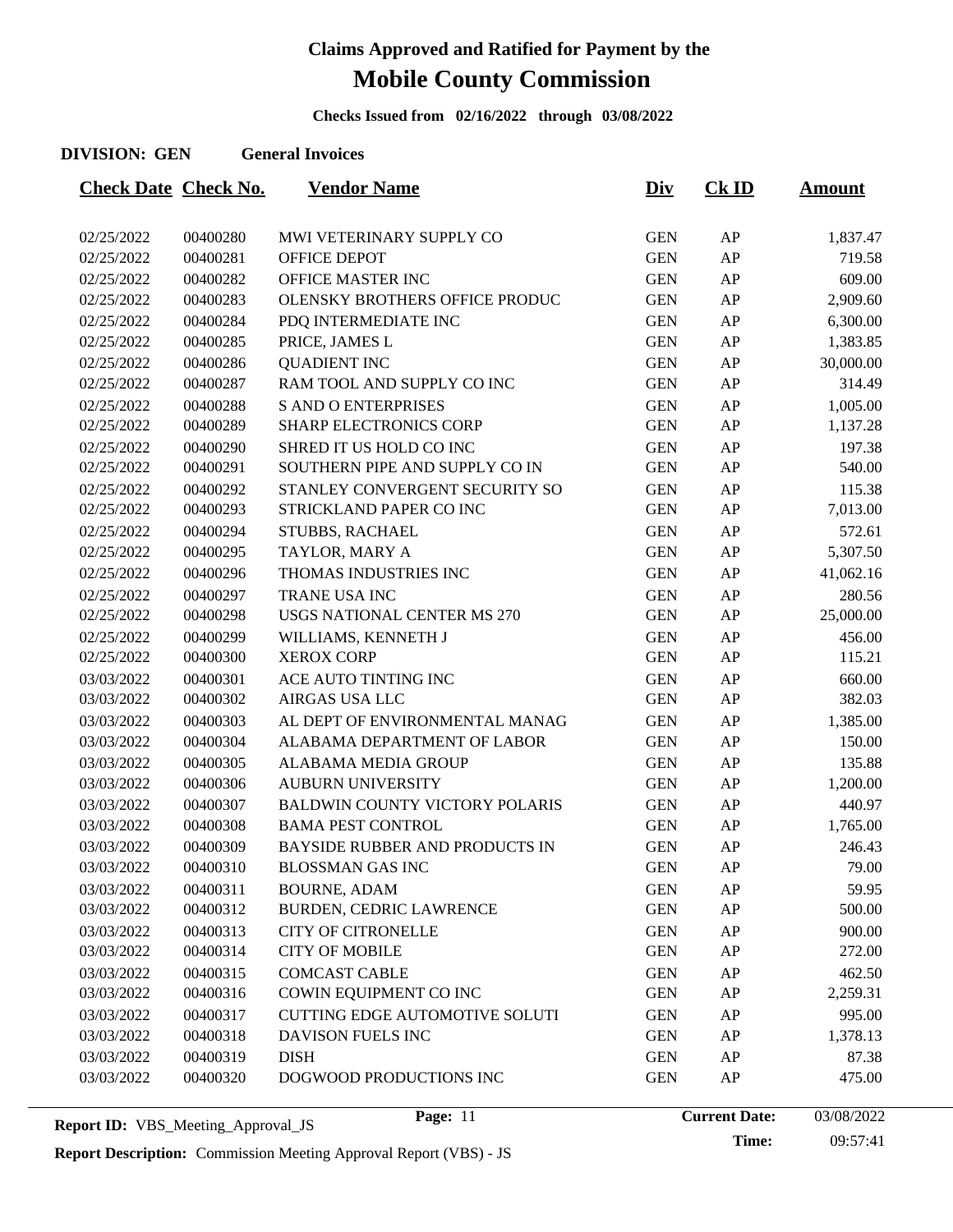**Checks Issued from 02/16/2022 through 03/08/2022**

#### **DIVISION: GEN General Invoices**

| <b>Check Date Check No.</b> |          | <b>Vendor Name</b>              | <u>Div</u> | $CK$ ID    | <u>Amount</u> |
|-----------------------------|----------|---------------------------------|------------|------------|---------------|
|                             |          |                                 |            |            |               |
| 03/03/2022                  | 00400321 | ELECTRONIC SUPPLY CO            | <b>GEN</b> | AP         | 119.23        |
| 03/03/2022                  | 00400322 | <b>EMPIRE TRUCK SALES INC</b>   | <b>GEN</b> | AP         | 722.89        |
| 03/03/2022                  | 00400323 | ERVIN, LORETTA                  | <b>GEN</b> | ${\sf AP}$ | 46.17         |
| 03/03/2022                  | 00400324 | FIBBE, JAMES                    | <b>GEN</b> | AP         | 202.17        |
| 03/03/2022                  | 00400325 | <b>FLEETPRIDE INC</b>           | <b>GEN</b> | AP         | 155.00        |
| 03/03/2022                  | 00400326 | <b>GALLS LLC</b>                | <b>GEN</b> | ${\sf AP}$ | 2,780.00      |
| 03/03/2022                  | 00400327 | <b>GENERAL FUND</b>             | <b>GEN</b> | AP         | 14,865.81     |
| 03/03/2022                  | 00400328 | <b>GENERAL FUND</b>             | <b>GEN</b> | AP         | 16,697.47     |
| 03/03/2022                  | 00400329 | GORAM AIR CONDITIONING CO INC   | <b>GEN</b> | AP         | 14,160.00     |
| 03/03/2022                  | 00400330 | <b>GRAPHIC AWARDS INC</b>       | <b>GEN</b> | ${\sf AP}$ | 4,525.00      |
| 03/03/2022                  | 00400331 | <b>GULF STATES DISTRIBUTORS</b> | <b>GEN</b> | ${\sf AP}$ | 415.00        |
| 03/03/2022                  | 00400332 | H G MAYBECK CO INC              | <b>GEN</b> | AP         | 1,971.00      |
| 03/03/2022                  | 00400333 | HOSIER, CARRIE                  | <b>GEN</b> | AP         | 221.63        |
| 03/03/2022                  | 00400334 | HUNTER SECURITY INC             | <b>GEN</b> | ${\sf AP}$ | 140.00        |
| 03/03/2022                  | 00400335 | <b>ICS</b>                      | <b>GEN</b> | AP         | 22,260.00     |
| 03/03/2022                  | 00400336 | JOHNSON CONTROLS FIRE PROTECTI  | <b>GEN</b> | AP         | 20,943.00     |
| 03/03/2022                  | 00400337 | MCCRORY AND WILLIAMS            | <b>GEN</b> | AP         | 16,689.60     |
| 03/03/2022                  | 00400338 | MCDADE VALUATION AND CONSULTIN  | <b>GEN</b> | AP         | 2,650.00      |
| 03/03/2022                  | 00400339 | MCINNIS CONSTRUCTION LLC        | <b>GEN</b> | ${\sf AP}$ | 221,945.04    |
| 03/03/2022                  | 00400340 | MCMASTER CARR SUPPLY CO         | <b>GEN</b> | AP         | 511.81        |
| 03/03/2022                  | 00400341 | <b>MEDIACOM</b>                 | <b>GEN</b> | ${\sf AP}$ | 173.33        |
| 03/03/2022                  | 00400342 | MOBILE ARTS AND SPORTS ASSN     | <b>GEN</b> | AP         | 41,250.00     |
| 03/03/2022                  | 00400343 | MOBILE CO WORKERS COMP ESCROW   | <b>GEN</b> | AP         | 12,664.66     |
| 03/03/2022                  | 00400344 | MOMAR INCORPORATED              | <b>GEN</b> | AP         | 202.52        |
| 03/03/2022                  | 00400345 | NORTHERN TOOL AND EQUIPMENT     | <b>GEN</b> | ${\sf AP}$ | 57.99         |
| 03/03/2022                  | 00400346 | OFFICE DEPOT                    | <b>GEN</b> | AP         | 1,924.09      |
| 03/03/2022                  | 00400347 | ONLINE CONSULTING INC           | <b>GEN</b> | ${\sf AP}$ | 295.00        |
| 03/03/2022                  | 00400348 | PENELOPE HOUSE FAMILY VIOLENCE  | <b>GEN</b> | AP         | 6,005.75      |
| 03/03/2022                  | 00400349 | PIERCE LEDYARD PC               | <b>GEN</b> | AP         | 1,328.50      |
| 03/03/2022                  | 00400350 | PRECISION DELTA CORP            | <b>GEN</b> | AP         | 563.61        |
| 03/03/2022                  | 00400351 | PRINCE, BARTON E                | <b>GEN</b> | AP         | 203.40        |
| 03/03/2022                  | 00400352 | PROBATE COURT                   | <b>GEN</b> | AP         | 44.50         |
| 03/03/2022                  | 00400353 | <b>RITZ SAFETY LLC</b>          | <b>GEN</b> | ${\sf AP}$ | 4,896.74      |
| 03/03/2022                  | 00400354 | ROADRUNNER PHARMACY             | <b>GEN</b> | AP         | 547.20        |
| 03/03/2022                  | 00400355 | ROSTEN, PETER                   | <b>GEN</b> | AP         | 2,692.30      |
| 03/03/2022                  | 00400356 | <b>SHARP ELECTRONICS CORP</b>   | <b>GEN</b> | AP         | 154.41        |
| 03/03/2022                  | 00400357 | SOUTHERN LAND DEVELOPMENT       | <b>GEN</b> | AP         | 39,618.78     |
| 03/03/2022                  | 00400358 | SOUTHERN LAND DEVELOPMENT       | <b>GEN</b> | AP         | 41,540.00     |
| 03/03/2022                  | 00400359 | SOUTHERN TIRE MART LLC          | <b>GEN</b> | AP         | 647.30        |
| 03/03/2022                  | 00400360 | SPENCERS ENTERPRISE INC         | <b>GEN</b> | AP         | 3,860.00      |
| 03/03/2022                  | 00400361 | STRICKLAND PAPER CO INC         | <b>GEN</b> | AP         | 2,776.35      |
|                             |          |                                 |            |            |               |

**Report ID:** VBS\_Meeting\_Approval\_JS **Page:** 12 **Current Date:** 

**Time:** 09:57:41 Page: 12 **Current Date:** 03/08/2022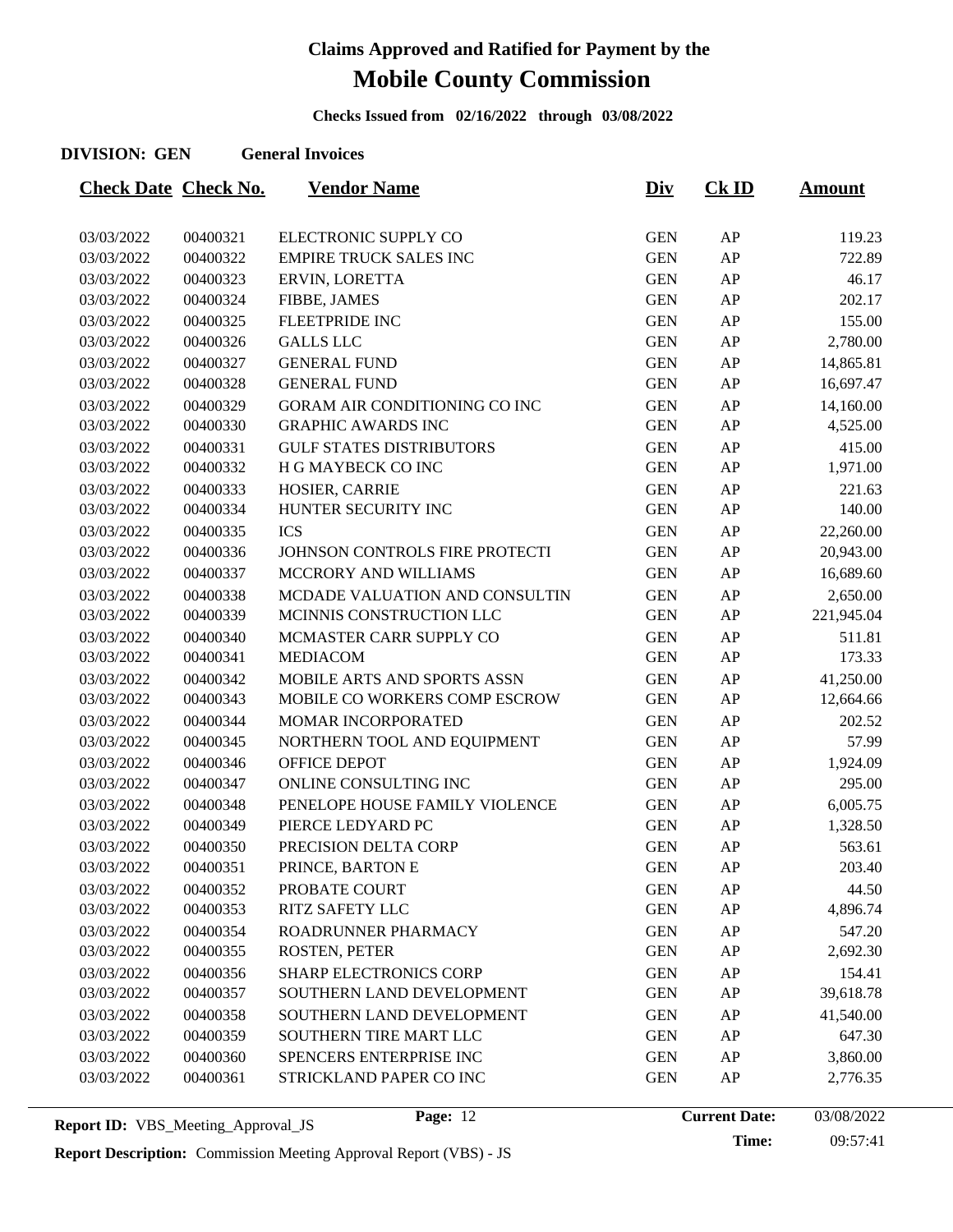**Checks Issued from 02/16/2022 through 03/08/2022**

#### **DIVISION: GEN General Invoices**

| <b>Check Date Check No.</b> |          | <b>Vendor Name</b>                    | <u>Div</u> | $CK$ ID    | <u>Amount</u> |
|-----------------------------|----------|---------------------------------------|------------|------------|---------------|
|                             |          |                                       |            |            |               |
| 03/03/2022                  | 00400362 | STROH, JUSTINA                        | <b>GEN</b> | AP         | 112.39        |
| 03/03/2022                  | 00400363 | TANNER WILLIAMS ELEMENTARY SCH        | <b>GEN</b> | AP         | 17,378.00     |
| 03/03/2022                  | 00400364 | THE PARTS HOUSE                       | <b>GEN</b> | AP         | 1,867.24      |
| 03/03/2022                  | 00400365 | THOMPSON ENGINEERING                  | <b>GEN</b> | AP         | 10,353.79     |
| 03/03/2022                  | 00400366 | THOMPSON TRACTOR CO INC               | <b>GEN</b> | AP         | 1,566.86      |
| 03/03/2022                  | 00400367 | TRANE USA INC                         | <b>GEN</b> | ${\sf AP}$ | 3,720.00      |
| 03/03/2022                  | 00400368 | <b>TRANSMISSION MAGICIANS</b>         | <b>GEN</b> | AP         | 3,600.00      |
| 03/03/2022                  | 00400369 | URISA INTERNATIONAL                   | <b>GEN</b> | AP         | 2,500.00      |
| 03/03/2022                  | 00400370 | WILLIAMS BLACKSTOCK ARCHITECTS        | <b>GEN</b> | AP         | 11,368.50     |
| 03/03/2022                  | 00400371 | WILLIS TOWERS WATSON SOUTHEAST        | <b>GEN</b> | AP         | 6,355.00      |
| 03/03/2022                  | 00400372 | WILLIS TOWERS WATSON SOUTHEAST        | <b>GEN</b> | AP         | 50.00         |
| 03/03/2022                  | 00400373 | <b>XEROX CORP</b>                     | <b>GEN</b> | AP         | 183.69        |
| 03/08/2022                  | 00400374 | A AND M PORTABLES INC                 | <b>GEN</b> | AP         | 150.00        |
| 03/08/2022                  | 00400375 | ALABAMA HUMANITIES ALLIANCE           | <b>GEN</b> | AP         | 5,000.00      |
| 03/08/2022                  | 00400376 | ALABAMA LAW ENFORCEMENT AGENCY        | <b>GEN</b> | AP         | 1,350.00      |
| 03/08/2022                  | 00400377 | <b>ALABAMA POWER CO</b>               | <b>GEN</b> | AP         | 13,084.06     |
| 03/08/2022                  | 00400378 | APLPD HOLDCO INC                      | <b>GEN</b> | AP         | 290.95        |
| 03/08/2022                  | 00400379 | <b>ARROW MAGNOLIA</b>                 | <b>GEN</b> | AP         | 726.81        |
| 03/08/2022                  | 00400380 | AS AND G CLAIMS ADMINISTRATION        | <b>GEN</b> | AP         | 18,091.65     |
| 03/08/2022                  | 00400381 | AS AND G CLAIMS ADMINISTRATION        | <b>GEN</b> | AP         | 6,205.40      |
| 03/08/2022                  | 00400382 | AS AND G CLAIMS ADMINISTRATION        | <b>GEN</b> | AP         | 6,142.20      |
| 03/08/2022                  | 00400383 | <b>AT AND T</b>                       | <b>GEN</b> | AP         | 31.56         |
| 03/08/2022                  | 00400384 | <b>AT AND T</b>                       | <b>GEN</b> | AP         | 10,765.15     |
| 03/08/2022                  | 00400385 | <b>BAKER HIGH SCHOOL PTA</b>          | <b>GEN</b> | AP         | 5,000.00      |
| 03/08/2022                  | 00400386 | <b>BALDWIN COUNTY VICTORY POLARIS</b> | <b>GEN</b> | AP         | 84.99         |
| 03/08/2022                  | 00400387 | <b>BAYOU CONCRETE LLC</b>             | <b>GEN</b> | AP         | 726.75        |
| 03/08/2022                  | 00400388 | BEST BUY BUSINESS ADVANTAGE AC        | <b>GEN</b> | AP         | 429.99        |
| 03/08/2022                  | 00400389 | <b>BOB BARKER CO INC</b>              | <b>GEN</b> | AP         | 1,122.45      |
| 03/08/2022                  | 00400390 | <b>BORDEN DAIRY COMPANY</b>           | <b>GEN</b> | AP         | 855.11        |
| 03/08/2022                  | 00400391 | <b>BRIDGE INC, THE</b>                | <b>GEN</b> | AP         | 266,615.00    |
| 03/08/2022                  | 00400392 | CITY ELECTRIC SUPPLY                  | <b>GEN</b> | AP         | 238.00        |
| 03/08/2022                  | 00400393 | CLEMENT COMMUNICATIONS INC            | <b>GEN</b> | AP         | 195.00        |
| 03/08/2022                  | 00400394 | <b>COMCAST CABLE</b>                  | <b>GEN</b> | AP         | 656.47        |
| 03/08/2022                  | 00400395 | <b>COMCAST CABLE</b>                  | <b>GEN</b> | AP         | 282.92        |
| 03/08/2022                  | 00400396 | <b>COMCAST CABLE</b>                  | <b>GEN</b> | AP         | 8.97          |
| 03/08/2022                  | 00400397 | <b>COMCAST CABLE</b>                  | <b>GEN</b> | AP         | 79.00         |
| 03/08/2022                  | 00400398 | <b>COMCAST CABLE</b>                  | <b>GEN</b> | AP         | 140.86        |
| 03/08/2022                  | 00400399 | SALISBURY, DEBORAH L                  | <b>GEN</b> | AP         | 375.00        |
| 03/08/2022                  | 00400400 | COVINGTON AND SONS LLC                | <b>GEN</b> | AP         | 190.00        |
| 03/08/2022                  | 00400401 | <b>CPAWRITER INC</b>                  | <b>GEN</b> | AP         | 1,175.00      |
| 03/08/2022                  | 00400402 | DADE PAPER AND BAG CO                 | <b>GEN</b> | AP         | 567.76        |
|                             |          |                                       |            |            |               |

**Report ID:** VBS\_Meeting\_Approval\_JS **Page:** 13 **Current Date:** 

**Time:** 09:57:41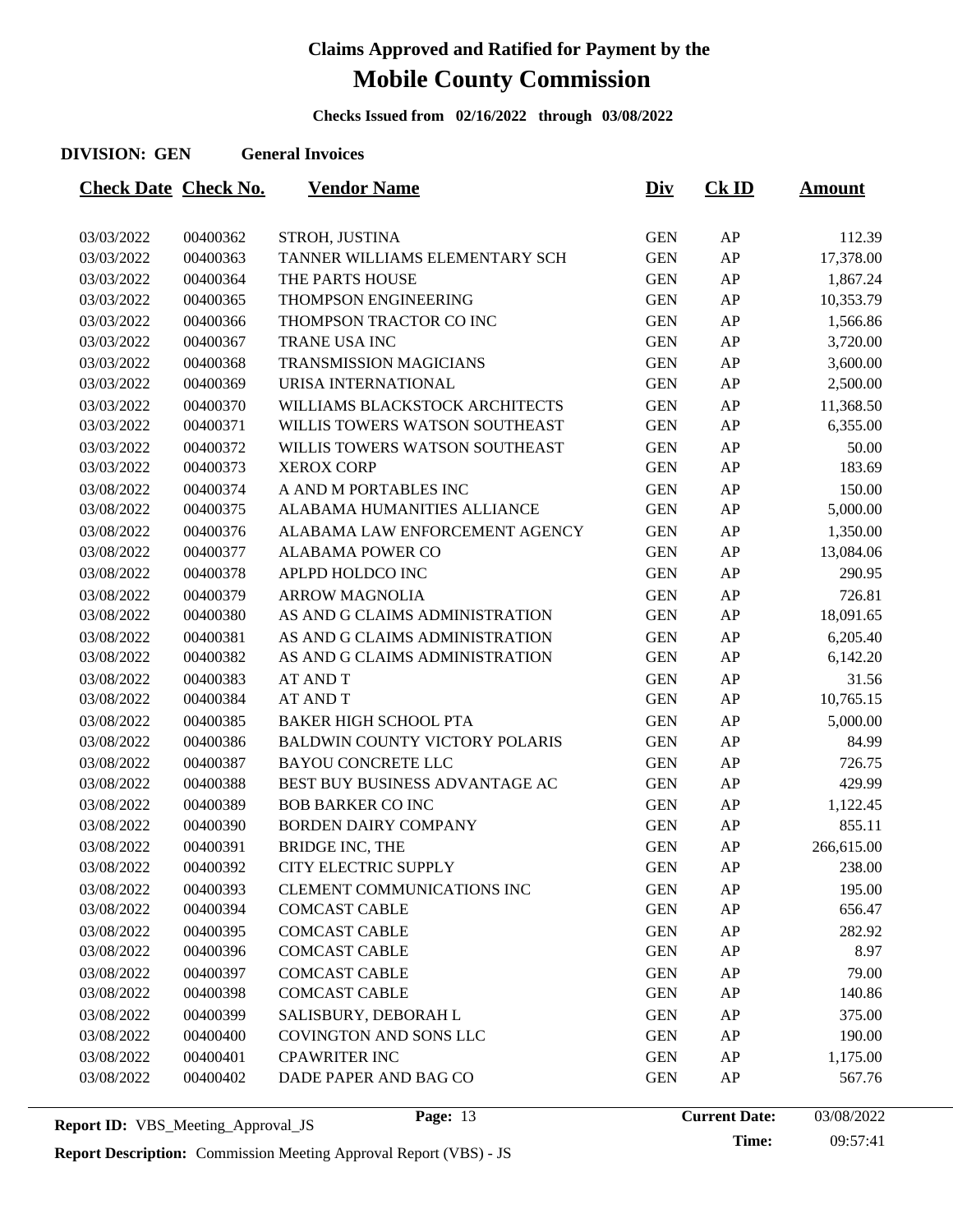**Checks Issued from 02/16/2022 through 03/08/2022**

#### **DIVISION: GEN General Invoices**

| <b>Check Date Check No.</b> |          | <b>Vendor Name</b>             | <u>Div</u> | $CK$ ID | <u>Amount</u> |
|-----------------------------|----------|--------------------------------|------------|---------|---------------|
|                             |          |                                |            |         |               |
| 03/08/2022                  | 00400403 | DAVIS PHD, JOHN W              | <b>GEN</b> | AP      | 1,360.00      |
| 03/08/2022                  | 00400404 | <b>DEPT OF LABOR</b>           | <b>GEN</b> | AP      | 7,301.27      |
| 03/08/2022                  | 00400405 | DIXIE BUILDING SUPPLY CO INC   | <b>GEN</b> | AP      | 116.26        |
| 03/08/2022                  | 00400406 | DORGER SOFTWARE ARCHITECTS INC | <b>GEN</b> | AP      | 11,730.00     |
| 03/08/2022                  | 00400407 | <b>EMPIRE TRUCK SALES INC</b>  | <b>GEN</b> | AP      | 567.28        |
| 03/08/2022                  | 00400408 | ESFELLER CONSTRUCTION CO INC   | <b>GEN</b> | AP      | 3,955.00      |
| 03/08/2022                  | 00400409 | <b>EVANS</b>                   | <b>GEN</b> | AP      | 140.00        |
| 03/08/2022                  | 00400410 | <b>FASTSIGNS</b>               | <b>GEN</b> | AP      | 1,198.11      |
| 03/08/2022                  | 00400411 | FEDERAL EXPRESS CORP           | <b>GEN</b> | AP      | 100.36        |
| 03/08/2022                  | 00400412 | FEDERAL EXPRESS CORP           | <b>GEN</b> | AP      | 46.55         |
| 03/08/2022                  | 00400413 | FERGUSON ENTERPRISES INC       | <b>GEN</b> | AP      | 778.43        |
| 03/08/2022                  | 00400414 | <b>GENERAL FUND</b>            | <b>GEN</b> | AP      | 12,636.29     |
| 03/08/2022                  | 00400415 | <b>LYNN E YONGE MD</b>         | <b>GEN</b> | AP      | 2,667.00      |
| 03/08/2022                  | 00400416 | M H CORBIN HOLDING LLC         | <b>GEN</b> | AP      | 712.00        |
| 03/08/2022                  | 00400417 | MCGOWIN PARK INCENTIVE LLC     | <b>GEN</b> | AP      | 46,688.45     |
| 03/08/2022                  | 00400418 | MEREDITH, WILLIAM              | <b>GEN</b> | AP      | 1,870.00      |
| 03/08/2022                  | 00400419 | MOBILE ASPHALT CO              | <b>GEN</b> | AP      | 2,128.00      |
| 03/08/2022                  | 00400420 | MOBILE CO WATER SEWER AND FIRE | <b>GEN</b> | AP      | 295.54        |
| 03/08/2022                  | 00400421 | MOBILE CONVENTION AND VISITORS | <b>GEN</b> | AP      | 60,000.00     |
| 03/08/2022                  | 00400422 | MOBILE UNITED                  | <b>GEN</b> | AP      | 72.00         |
| 03/08/2022                  | 00400423 | <b>OFFICE DEPOT</b>            | <b>GEN</b> | AP      | 2,184.62      |
| 03/08/2022                  | 00400424 | OLENSKY BROTHERS OFFICE PRODUC | <b>GEN</b> | AP      | 1,267.45      |
| 03/08/2022                  | 00400425 | PLUMBMASTER INC                | <b>GEN</b> | AP      | 177.28        |
| 03/08/2022                  | 00400426 | PREMIUM PARKING SERVICE LLC    | <b>GEN</b> | AP      | 1,920.00      |
| 03/08/2022                  | 00400427 | PRESS REGISTER                 | <b>GEN</b> | AP      | 62.37         |
| 03/08/2022                  | 00400428 | <b>REPUBLIC SERVICES 986</b>   | <b>GEN</b> | AP      | 825.30        |
| 03/08/2022                  | 00400429 | ROWE ENGINEERING AND SURVEYING | <b>GEN</b> | AP      | 27,725.00     |
| 03/08/2022                  | 00400430 | SENTRY SECURITY FASTENERS INC  | <b>GEN</b> | AP      | 2,680.00      |
| 03/08/2022                  | 00400431 | <b>SHARP ELECTRONICS CORP</b>  | <b>GEN</b> | AP      | 313.93        |
| 03/08/2022                  | 00400432 | SHORELINE ENVIRONMENTAL INC    | <b>GEN</b> | AP      | 12.50         |
| 03/08/2022                  | 00400433 | SIMPLIFILE LLC                 | <b>GEN</b> | AP      | 13.75         |
| 03/08/2022                  | 00400434 | SIRCHIE FINGER PRINT LABORATOR | <b>GEN</b> | AP      | 615.86        |
| 03/08/2022                  | 00400435 | SITE PREP, LLC                 | <b>GEN</b> | AP      | 1,200.00      |
| 03/08/2022                  | 00400436 | SOUTH ALABAMA REGIONAL PLANNIN | <b>GEN</b> | AP      | 250.00        |
| 03/08/2022                  | 00400437 | SOUTH ALABAMA UTILITIES        | <b>GEN</b> | AP      | 2,920.44      |
| 03/08/2022                  | 00400438 | <b>SOUTH ALABAMA UTILITIES</b> | <b>GEN</b> | AP      | 3,186.30      |
| 03/08/2022                  | 00400439 | SOUTHERN TIRE MART LLC         | <b>GEN</b> | AP      | 3,068.60      |
| 03/08/2022                  | 00400440 | SPROT PRINTER RIBBONS LLC      | <b>GEN</b> | AP      | 546.40        |
| 03/08/2022                  | 00400441 | STANLEY STEEMER                | <b>GEN</b> | AP      | 14,250.00     |
| 03/08/2022                  | 00400442 | STRICKLAND PAPER CO INC        | <b>GEN</b> | AP      | 941.10        |
| 03/08/2022                  | 00400443 | STRUTHERS RECREATION LLC       | <b>GEN</b> | AP      | 6,943.83      |
|                             |          |                                |            |         |               |

**Time:** 09:57:41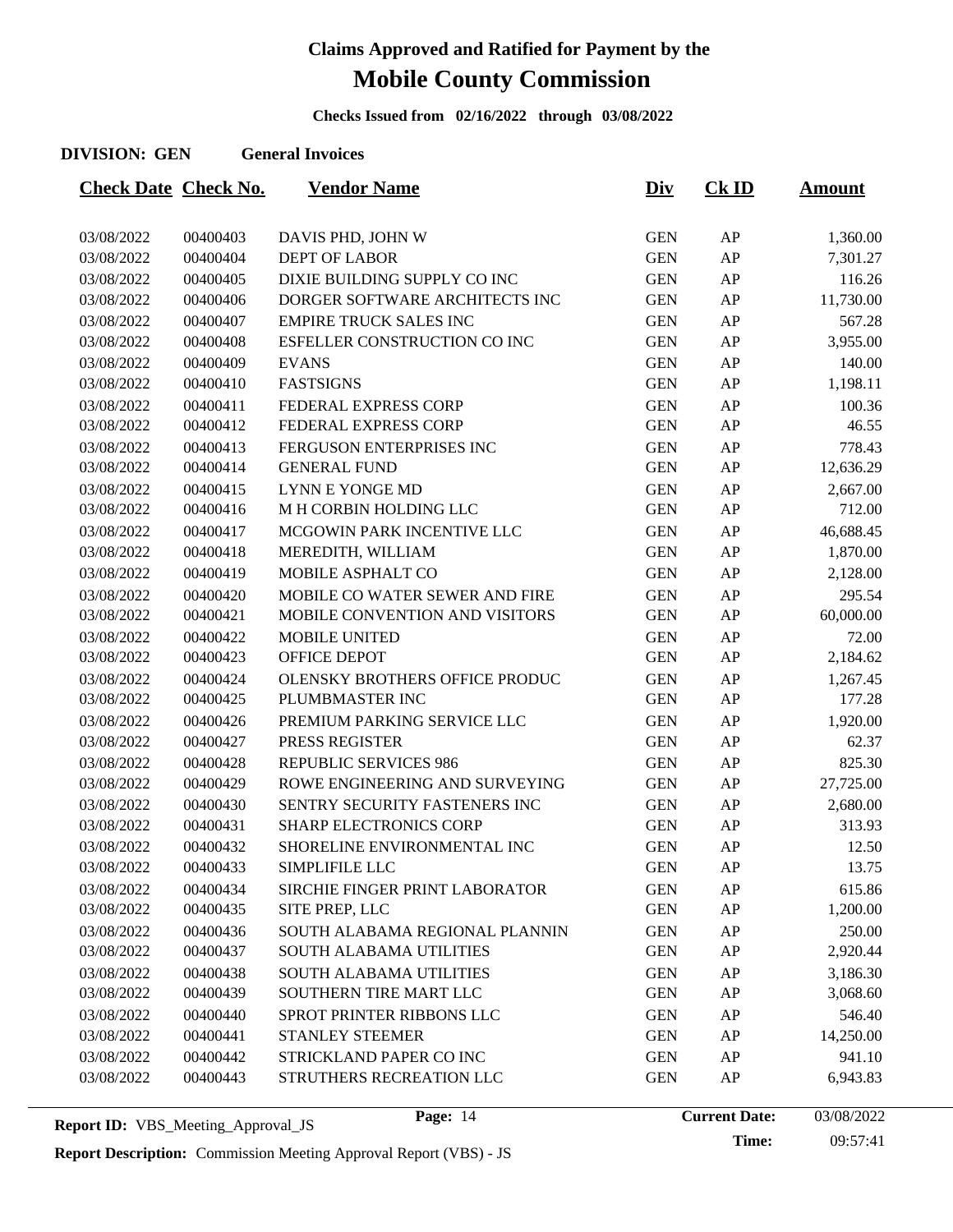**Checks Issued from 02/16/2022 through 03/08/2022**

| <b>Check Date Check No.</b> |          | <b>Vendor Name</b>                            | <u>Div</u>  | $CK$ ID | <b>Amount</b> |
|-----------------------------|----------|-----------------------------------------------|-------------|---------|---------------|
|                             |          |                                               |             |         |               |
| 03/08/2022                  | 00400444 | SUNBELT RENTALS INC                           | <b>GEN</b>  | AP      | 2,430.00      |
| 03/08/2022                  | 00400445 | TAYLOR CHAPEL OUTREACH                        | <b>GEN</b>  | AP      | 5,000.00      |
| 03/08/2022                  | 00400446 | TENEX SOFTWARE SOLUTIONS INC                  | <b>GEN</b>  | AP      | 837.00        |
| 03/08/2022                  | 00400447 | THOMPSON ENGINEERING                          | <b>GEN</b>  | AP      | 10,325.00     |
| 03/08/2022                  | 00400448 | THOMPSON TRACTOR CO INC                       | <b>GEN</b>  | AP      | 1,377.40      |
| 03/08/2022                  | 00400449 | <b>TRANSMISSION MAGICIANS</b>                 | <b>GEN</b>  | AP      | 1,940.00      |
| 03/08/2022                  | 00400450 | UNIVERSITY OF WISCONSIN SYSTEM                | <b>GEN</b>  | AP      | 1,095.00      |
| 03/08/2022                  | 00400451 | <b>VULCAN MATERIALS CO</b>                    | <b>GEN</b>  | AP      | 9,954.84      |
| 03/08/2022                  | 00400452 | <b>XEROX CORP</b>                             | <b>GEN</b>  | AP      | 273.07        |
|                             |          | <b>Total Claims Paid for General Invoices</b> |             |         | 18,836,402.69 |
| 02/22/2022                  | 00000236 | MOBILE CO ACCOUNTS PAYABLE ACC                | <b>TRES</b> | 31      | 6,911.64      |
| 03/07/2022                  | 00000237 | MOBILE CO ACCOUNTS PAYABLE ACC                | <b>TRES</b> | 31      | 14,250.00     |
| 02/17/2022                  | 00001011 | MOBILE CO ACCOUNTS PAYABLE ACC                | <b>TRES</b> | 04      | 1,835.31      |
| 02/24/2022                  | 00001019 | MOBILE CO ACCOUNTS PAYABLE ACC                | <b>TRES</b> | 75      | 93,432.09     |
| 03/02/2022                  | 00001020 | MOBILE CO ACCOUNTS PAYABLE ACC                | <b>TRES</b> | 75      | 12,140.50     |
| 03/07/2022                  | 00001021 | MOBILE CO ACCOUNTS PAYABLE ACC                | <b>TRES</b> | 75      | 13.75         |
| 02/17/2022                  | 00001031 | MOBILE CO ACCOUNTS PAYABLE ACC                | <b>TRES</b> | 74      | 11,572.79     |
| 02/24/2022                  | 00001032 | MOBILE CO ACCOUNTS PAYABLE ACC                | <b>TRES</b> | 74      | 1,988.60      |
| 03/02/2022                  | 00001033 | MOBILE CO ACCOUNTS PAYABLE ACC                | <b>TRES</b> | 74      | 44,911.86     |
| 02/17/2022                  | 00001136 | MOBILE CO ACCOUNTS PAYABLE ACC                | <b>TRES</b> | 67      | 1,214,603.24  |
| 03/07/2022                  | 00001137 | MOBILE CO ACCOUNTS PAYABLE ACC                | <b>TRES</b> | 67      | 43,937.50     |
| 02/24/2022                  | 00001145 | MOBILE CO ACCOUNTS PAYABLE ACC                | <b>TRES</b> | 70      | 135,503.94    |
| 03/07/2022                  | 00001146 | MOBILE CO ACCOUNTS PAYABLE ACC                | <b>TRES</b> | 70      | 75,176.00     |
| 02/22/2022                  | 00001177 | MOBILE CO ACCOUNTS PAYABLE ACC                | <b>TRES</b> | 68      | 36,583.43     |
| 03/02/2022                  | 00001178 | MOBILE CO ACCOUNTS PAYABLE ACC                | <b>TRES</b> | 68      | 2,670.50      |
| 02/22/2022                  | 00001317 | MOBILE CO ACCOUNTS PAYABLE ACC                | <b>TRES</b> | 59      | 1,071.25      |
| 02/24/2022                  | 00001318 | MOBILE CO ACCOUNTS PAYABLE ACC                | <b>TRES</b> | 59      | 456.00        |
| 03/02/2022                  | 00001319 | MOBILE CO ACCOUNTS PAYABLE ACC                | <b>TRES</b> | 59      | 43,144.92     |
| 02/17/2022                  | 00001335 | MOBILE CO ACCOUNTS PAYABLE ACC                | <b>TRES</b> | 66      | 34,508.14     |
| 02/22/2022                  | 00001336 | MOBILE CO ACCOUNTS PAYABLE ACC                | <b>TRES</b> | 66      | 58,403.27     |
| 02/24/2022                  | 00001337 | MOBILE CO ACCOUNTS PAYABLE ACC                | <b>TRES</b> | 66      | 9,591.68      |
| 03/02/2022                  | 00001338 | MOBILE CO ACCOUNTS PAYABLE ACC                | <b>TRES</b> | 66      | 221,969.04    |
| 02/17/2022                  | 00001486 | MOBILE CO ACCOUNTS PAYABLE ACC                | <b>TRES</b> | 60      | 8,910.35      |
| 02/24/2022                  | 00001487 | MOBILE CO ACCOUNTS PAYABLE ACC                | <b>TRES</b> | 60      | 22,736.66     |
| 03/02/2022                  | 00001488 | MOBILE CO ACCOUNTS PAYABLE ACC                | <b>TRES</b> | 60      | 1,328.50      |
| 03/02/2022                  | 00001744 | MOBILE CO ACCOUNTS PAYABLE ACC                | <b>TRES</b> | 39      | 4,854.10      |
| 02/17/2022                  | 00001863 | MOBILE CO ACCOUNTS PAYABLE ACC                | <b>TRES</b> | 20      | 5,032.48      |
| 02/22/2022                  | 00001864 | MOBILE CO ACCOUNTS PAYABLE ACC                | <b>TRES</b> | 20      | 21,558.50     |
| 02/24/2022                  | 00001865 | MOBILE CO ACCOUNTS PAYABLE ACC                | <b>TRES</b> | $20\,$  | 15,801.87     |
| 03/07/2022                  | 00001866 | MOBILE CO ACCOUNTS PAYABLE ACC                | <b>TRES</b> | $20\,$  | 10,325.00     |
|                             |          |                                               |             |         |               |

**Report ID:** VBS\_Meeting\_Approval\_JS **Page:** 15 **Current Date:** 

Page: 15 **Current Date:** 03/08/2022

**Time:** 09:57:41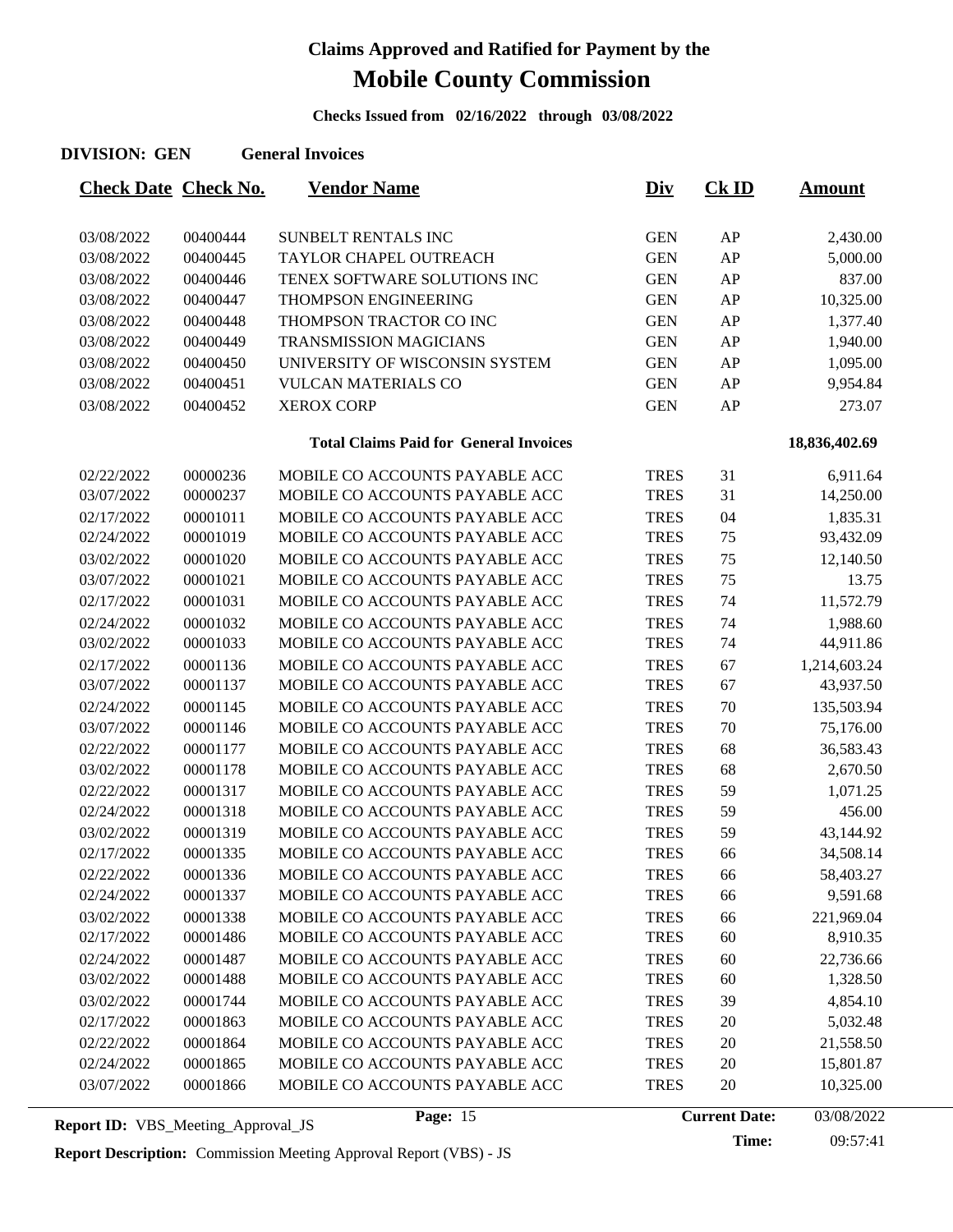**Checks Issued from 02/16/2022 through 03/08/2022**

#### **DIVISION: TRES TREASURY DIVISION**

|            | <b>Check Date Check No.</b> | <u>Vendor Name</u>             | <u>Div</u>  | $CK$ ID | <u>Amount</u> |
|------------|-----------------------------|--------------------------------|-------------|---------|---------------|
| 03/02/2022 | 00002145                    | MOBILE CO ACCOUNTS PAYABLE ACC | <b>TRES</b> | 38      | 92,721.17     |
| 03/07/2022 | 00002146                    | MOBILE CO ACCOUNTS PAYABLE ACC | <b>TRES</b> | 38      | 22,210.76     |
| 02/17/2022 | 00002211                    | MOBILE CO ACCOUNTS PAYABLE ACC | <b>TRES</b> | 22      | 15,357.54     |
| 02/22/2022 | 00002212                    | MOBILE CO ACCOUNTS PAYABLE ACC | <b>TRES</b> | 22      | 143,059.66    |
| 02/24/2022 | 00002213                    | MOBILE CO ACCOUNTS PAYABLE ACC | <b>TRES</b> | 22      | 11,073.87     |
| 03/02/2022 | 00002214                    | MOBILE CO ACCOUNTS PAYABLE ACC | <b>TRES</b> | 22      | 11,873.35     |
| 03/07/2022 | 00002215                    | MOBILE CO ACCOUNTS PAYABLE ACC | <b>TRES</b> | 22      | 51,075.81     |
| 02/17/2022 | 00003125                    | MOBILE CO ACCOUNTS PAYABLE ACC | <b>TRES</b> | 35      | 10,264.91     |
| 02/22/2022 | 00003126                    | MOBILE CO ACCOUNTS PAYABLE ACC | <b>TRES</b> | 35      | 0.52          |
| 02/24/2022 | 00003127                    | MOBILE CO ACCOUNTS PAYABLE ACC | <b>TRES</b> | 35      | 3,283.00      |
| 02/24/2022 | 00003128                    | MOBILE CO PAYROLL ACCOUNT      | <b>TRES</b> | 35      | 32,782.93     |
| 02/25/2022 | 00003129                    | MOBILE CO FEDERAL TAX ACCOUNT  | <b>TRES</b> | 35      | 2,449.06      |
| 03/02/2022 | 00003130                    | MOBILE CO ACCOUNTS PAYABLE ACC | <b>TRES</b> | 35      | 93.33         |
| 03/07/2022 | 00003131                    | MOBILE CO ACCOUNTS PAYABLE ACC | <b>TRES</b> | 35      | 14,135.61     |
| 03/07/2022 | 00003132                    | MOBILE CO EMPLOYEES RETIREMENT | <b>TRES</b> | 35      | 2,621.25      |
| 02/17/2022 | 00005043                    | MOBILE CO ACCOUNTS PAYABLE ACC | <b>TRES</b> | 12      | 8,726,723.00  |
| 02/24/2022 | 00005044                    | MOBILE CO ACCOUNTS PAYABLE ACC | <b>TRES</b> | 12      | 200,470.00    |
| 02/24/2022 | 00005045                    | MOBILE CO PAYROLL ACCOUNT      | <b>TRES</b> | 12      | 438,459.46    |
| 02/25/2022 | 00005046                    | MOBILE CO FEDERAL TAX ACCOUNT  | <b>TRES</b> | 12      | 31,961.32     |
| 03/04/2022 | 00005047                    | MOBILE CO PAYROLL ACCOUNT      | <b>TRES</b> | 12      | 1,000.00      |
| 03/07/2022 | 00005048                    | MOBILE CO FEDERAL TAX ACCOUNT  | <b>TRES</b> | 12      | 76.50         |
| 03/07/2022 | 00005049                    | MOBILE CO EMPLOYEES RETIREMENT | <b>TRES</b> | 12      | 70,909.80     |
| 02/24/2022 | 00005306                    | MOBILE CO ACCOUNTS PAYABLE ACC | <b>TRES</b> | 02      | 1,519.00      |
| 02/24/2022 | 00005307                    | MOBILE CO PAYROLL ACCOUNT      | <b>TRES</b> | 02      | 5,917.60      |
| 02/25/2022 | 00005308                    | MOBILE CO FEDERAL TAX ACCOUNT  | <b>TRES</b> | 02      | 420.19        |
| 03/07/2022 | 00005309                    | MOBILE CO EMPLOYEES RETIREMENT | <b>TRES</b> | 02      | 983.08        |
| 02/17/2022 | 00006992                    | MOBILE CO ACCOUNTS PAYABLE ACC | <b>TRES</b> | 14      | 1,976.93      |
| 02/22/2022 | 00006993                    | MOBILE CO ACCOUNTS PAYABLE ACC | <b>TRES</b> | 14      | 80.76         |
| 02/24/2022 | 00006994                    | MOBILE CO ACCOUNTS PAYABLE ACC | <b>TRES</b> | 14      | 91,194.15     |
| 02/24/2022 | 00006995                    | MOBILE CO PAYROLL ACCOUNT      | <b>TRES</b> | 14      | 140,386.73    |
| 02/25/2022 | 00006996                    | MOBILE CO FEDERAL TAX ACCOUNT  | <b>TRES</b> | 14      | 10,365.00     |
| 03/02/2022 | 00006997                    | MOBILE CO ACCOUNTS PAYABLE ACC | <b>TRES</b> | 14      | 4,439.59      |
| 03/07/2022 | 00006998                    | MOBILE CO ACCOUNTS PAYABLE ACC | <b>TRES</b> | 14      | 1,659.19      |
| 03/07/2022 | 00006999                    | MOBILE CO EMPLOYEES RETIREMENT | <b>TRES</b> | 14      | 23,559.65     |
| 03/02/2022 | 00010457                    | MOBILE CO ACCOUNTS PAYABLE ACC | <b>TRES</b> | 58      | 1,385.00      |
| 02/17/2022 | 00014556                    | MOBILE CO ACCOUNTS PAYABLE ACC | <b>TRES</b> | 03      | 37,148.37     |
| 02/22/2022 | 00014557                    | MOBILE CO ACCOUNTS PAYABLE ACC | <b>TRES</b> | 03      | 26,572.45     |
| 02/24/2022 | 00014558                    | MOBILE CO ACCOUNTS PAYABLE ACC | <b>TRES</b> | 03      | 215,030.52    |
| 03/02/2022 | 00014559                    | MOBILE CO ACCOUNTS PAYABLE ACC | <b>TRES</b> | 03      | 10,335.66     |
| 03/07/2022 | 00014560                    | MOBILE CO ACCOUNTS PAYABLE ACC | <b>TRES</b> | 03      | 85,470.33     |
| 02/16/2022 | 00083020                    | MOBILE CO FEDERAL TAX ACCOUNT  | <b>TRES</b> | 01      | 6.12          |
|            |                             |                                |             |         |               |